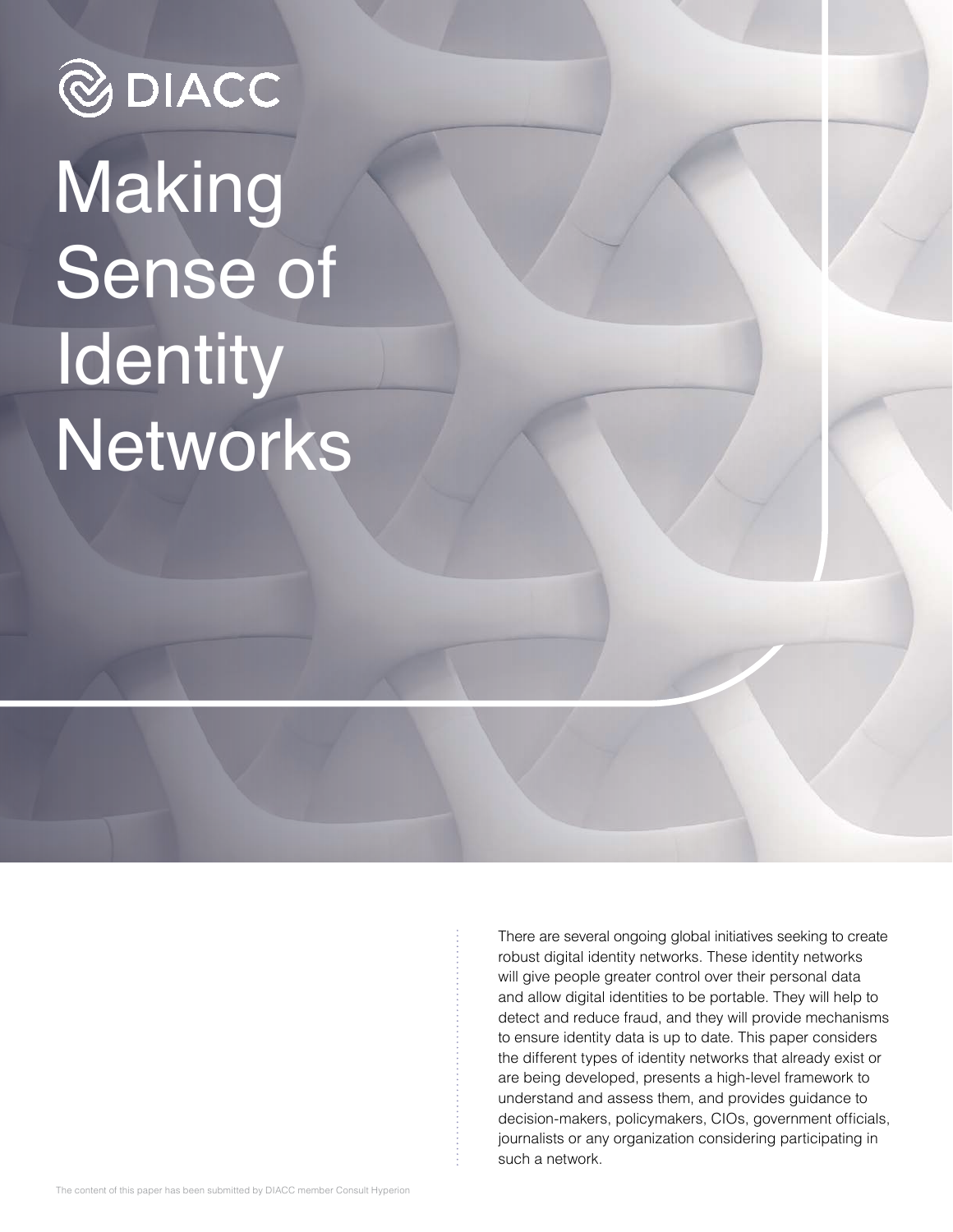# Table of Contents

| <b>About the Authors</b><br><b>Executive Summary</b>                          | 1<br>2 |
|-------------------------------------------------------------------------------|--------|
| 1. Why Identity<br><b>Networks Matter</b>                                     | 3      |
| In the physical world, we make do<br>with approximations to identity          | 3      |
| In the digital world, we need to<br>do better                                 | 3      |
| Current federated identity solutions<br>are only a partial solution           | 4      |
| Digital identity networks are a way<br>to address these issues                | 4      |
| 2. Identity Network Elements                                                  | 6      |
| Network users                                                                 | 6      |
| Network functions                                                             | 6      |
| ŝ<br>Network layers                                                           | 7      |
| 3. Identity Network<br>Architectures                                          | 8      |
| Example 1 - Federation                                                        | 9      |
| Example 2 - Broker                                                            | 10     |
| Example 3 - Wallet                                                            | 11     |
| Example 4 - Blinded Broker                                                    | 12     |
| 4. Requirements of an<br><b>Identity Network</b>                              | 15     |
| Governance                                                                    | 15     |
| Operation                                                                     | 17     |
|                                                                               |        |
| The content of this paper has been submitted by DIACC member Consult Hyperion |        |



|   | 5. Comparing Identity<br><b>Networks</b>             | 19 |
|---|------------------------------------------------------|----|
|   | Two models for delivery -<br>trust and agency        | 19 |
|   | Comparing approaches                                 | 20 |
|   | 6. Choosing an Identity<br>Network                   | 23 |
|   | Utility                                              | 23 |
|   | Trust                                                | 24 |
| ŧ | Privacy                                              | 25 |
|   | <b>7. Final Considerations</b>                       | 26 |
|   | Are you comparing like<br>with like?                 | 26 |
|   | Are you building for now<br>or the future?           | 26 |
|   | Does the implementation meet<br>your specific needs? | 26 |
|   | What are the network<br>user needs?                  | 26 |
|   | Appendix A -<br><b>Assessing Networks</b>            | 28 |
|   | Appendix B -<br>Terminology                          | 32 |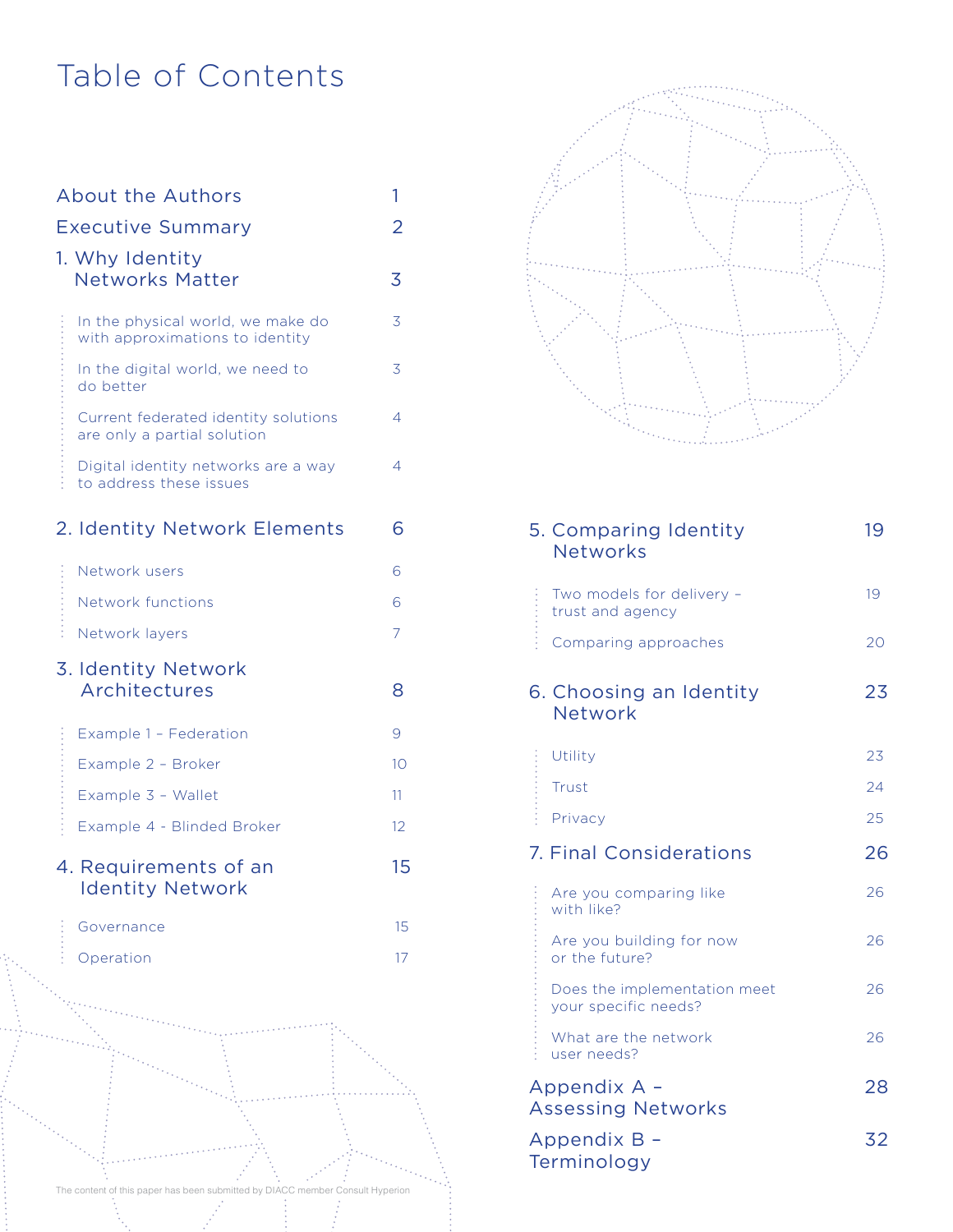



### Consult Hyperion

Steve Pannifer, Justin Gage

Consult Hyperion<sup>1</sup> is an independent strategic and technical consultancy, based in the UK and US, specialising in secure electronic transactions. With over 30 years' experience, we help organisations around the world exploit new technologies to secure electronic payments and identity transaction services. From mobile payments and chip & PIN, to contactless ticketing and smart identity cards, we deliver value to our clients by supporting them in delivering their strategy. We offer advisory services and technical consultancy using a practical approach and expert knowledge of relevant technologies. Hyperlab, our inhouse software development and testing team, further supports our globally recognised expertise at every step in the electronic transaction value chain, from authentication, access and networks, to databases and applications.

#### For more information contact pressoffice@chyp.com.

### Whitepaper Development Methodology

The goal of the paper is to provide an objective and impartial comparison of identity networks. To achieve this goal, we adopted a consistent language and described abstract examples for identity networks using that language. We then used this as a basis for the analysis.

This paper was developed in consultation with DIACC through a community review process. Consult Hyperion received input and feedback from several DIACC members that helped us refine the terminology, examples and key characteristics that are important to consider when comparing identity networks.

Inevitably, there will be specific examples of identity networks that do not map precisely onto one of the abstract examples presented. We believe that the examples, as they are, provide a good enough representation of the many specific identity networks that exist today. The methodology presented for analyzing and comparing identity networks can easily be applied to any specific alternative identity network that may exist.

#### 1 http://www.chyp.com

The content of this paper has been submitted by DIACC member Consult Hyperion  $\ddots$  and the consult Hyperion  $\ddots$  1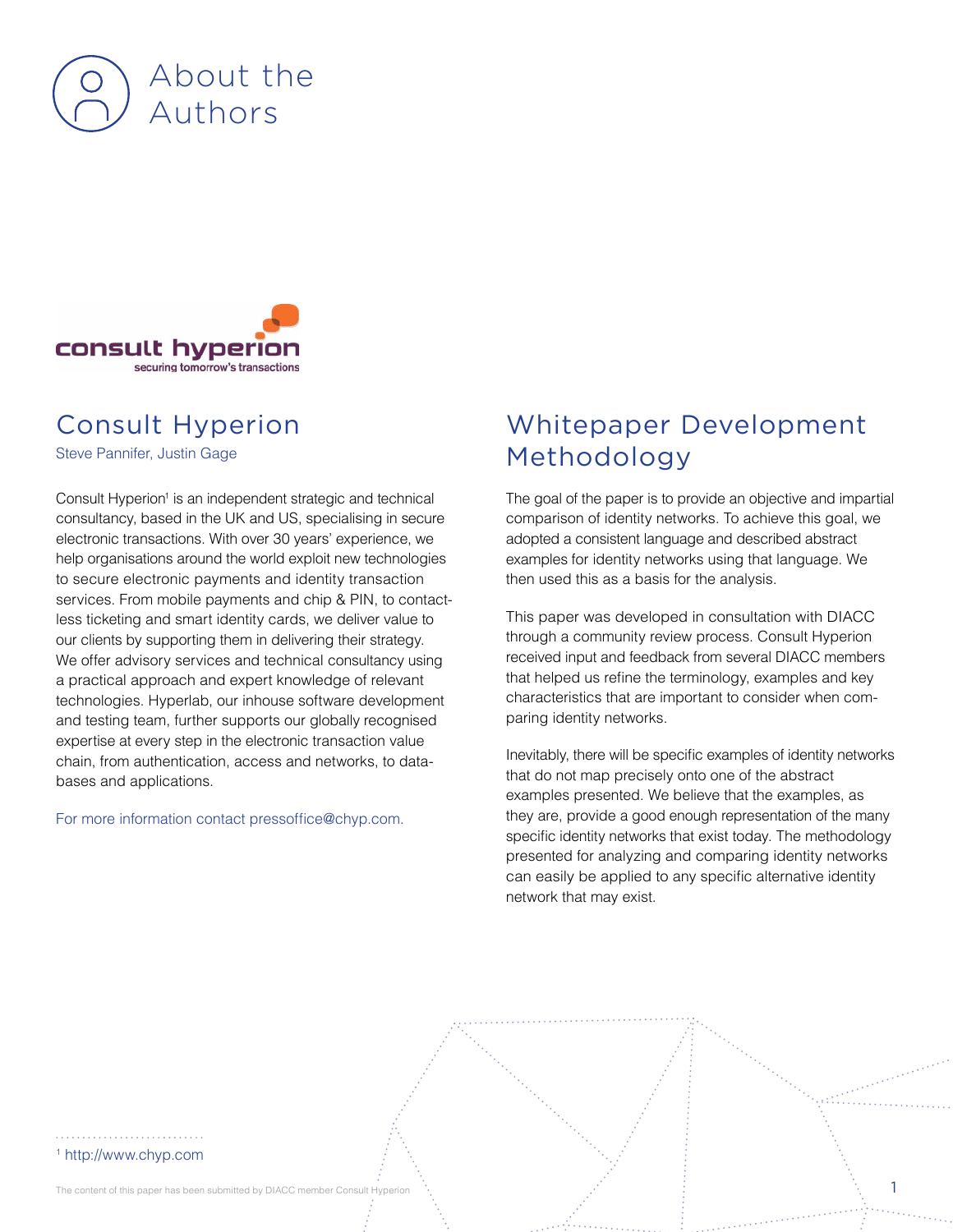

Digital identity is an area of strategic importance to a growing number of organizations. Digital is a key channel for service delivery. High-value services, such as banking and health care, are being transformed by digital technology. Even when a service is physical, such as transportation, it is often being enabled digitally. All aspects of business including marketing, sales, supply, delivery, and support are experiencing a massive shift towards digital. Digital identity is the key to ensuring, security, privacy, and convenience for people and businesses as they participate in the digital economy.

The lack of widescale digital identity is not due to a lack of effort. There are numerous government and industry initiatives actively seeking to build and promote digital identity networks. These will give individuals, organizations and potentially devices digital identities that enable all types of digital service.

Today identity is often siloed, with customers needing to have separate relationships with each organization they deal with and each organization keeping a separate (and likely different) digital version of the customer. This creates massive friction and risk. Without reliable and portable digital identity, consumers, governments, and businesses will have a significant lack of trust in online interactions, which in turn will prevent everyone from fully realizing the full potential of digital services.

The concept of digital identity is undergoing change too, from something narrow (basic identification use cases) to broader information about the subject and developing an ongoing ecosystem of trust between parties interacting digitally.

Identity networks can be a way to address these issues, provided that they:

- 1. Allow digital identities to be portable, help to detect and reduce fraud, and provide mechanisms to ensure identity data is up to date;
- 2. Create a collaborative environment where the needs of all stakeholders (not just a few) are met; and
- 3. Establish appropriate governance to ensure a standardized, interoperable and auditable approach.

Comparing identity networks can be difficult, however. While in general, all identity networks are trying to solve similar problems, they can go about it in quite different ways. This paper considers the different types of identity networks that already exist or are being developed and presents a high-level framework to understand and assess them.

The paper concludes with 4 key questions to be considered when contemplating participating in an identity network:

- Are you comparing like with like?
- Are you building for now or the future?
- Does the implementation meet your specific needs?
- What are the network user needs?

This paper is intended for decision-makers, policymakers, Chief Information Officers, government officials, journalists or any organization considering participating in an identity network.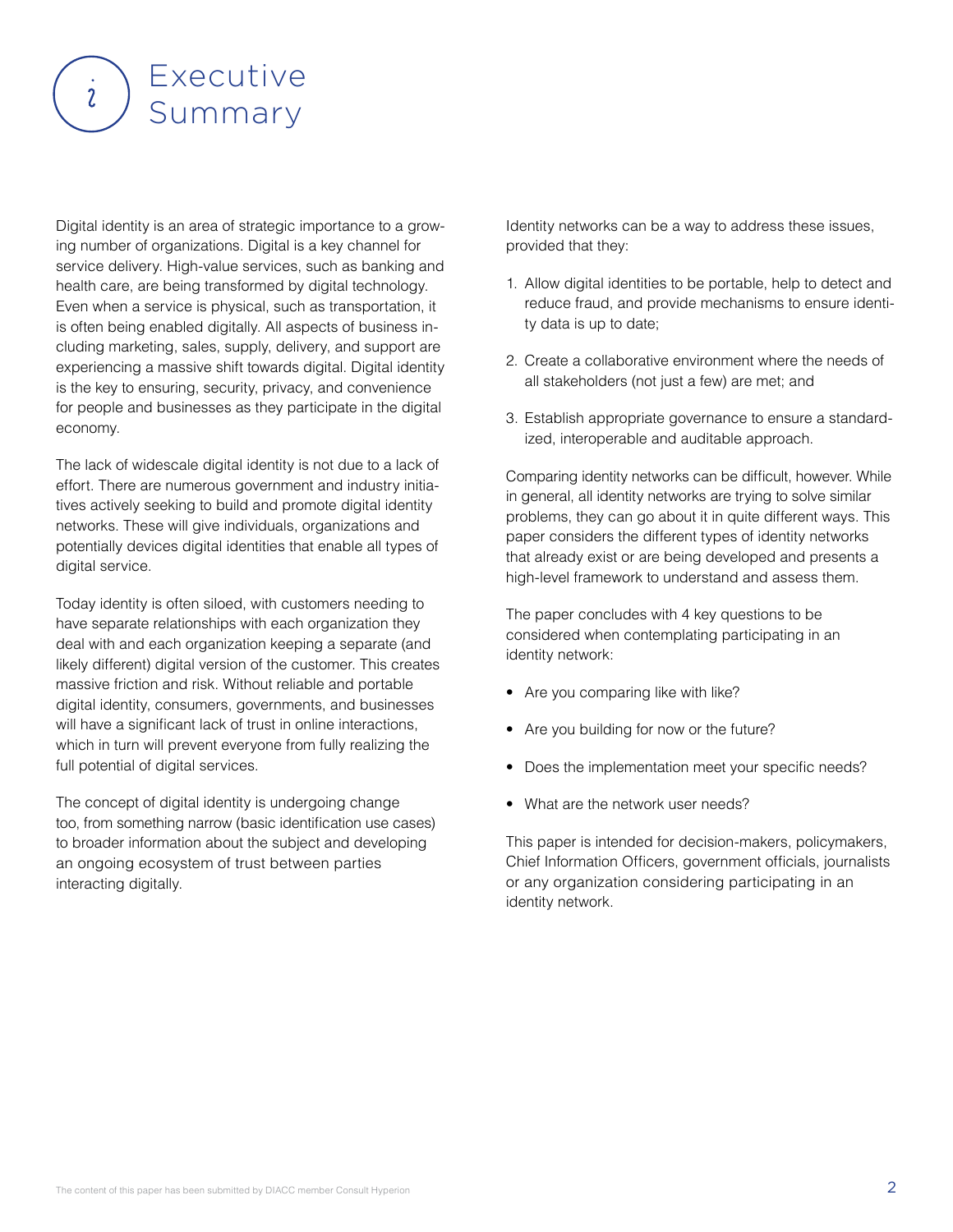# Why Identity Networks Matter

### In the physical world, we make do with approximations to identity

For most of us, identity is not something we need to (or want to) think about with any regularity. In our day to day lives in the physical world, identity is often an afterthought.

For example:

- If you need to buy something that requires you to be of a certain age, you show a driver's license as proof you are eligible
- If you want to open a new account with a cable, internet or utility provider, you need to show proof that you live at the address being serviced
- If you need to travel internationally, a passport can provide proof of your citizenship while abroad and your right to travel outside of your home country
- If you want to open a business bank account, you need to provide paper documents demonstrating the incorporation of the business

We use these documents in the physical world because they are the lowest common denominator and have been the best tool available at scale to act as proof of identity. They are (usually) easy to carry so they have also become convenient for other purposes for which they were never originally intended. A driver's license was only intended to prove someone was eligible to drive, not to be used to show proof of age. Over time however, this has become the de facto document for everyday identity.

These documents are, however, easy to forge, manipulate, steal, or copy to use for fraudulent purposes. This is not helped by the fact that service providers make copies and distribute these copies whenever needed.

### In the digital world, we need to do better

Today we often make do with the same approximations to identity when designing digital services. We repeatedly ask customers to enter information about those documents which only serves to proliferate customer data, increasing the chances that the customer's identity will be compromised. Because the security practices of service providers will vary considerably, whilst one organization may protect its customer data well, that data may be at risk in other organizations the customer deals with.

The proliferation of data is not just a security issue. Each organization the customer deals with, will hold its own (and likely different) digital version of the customer. Some of what a mobile operator knows about their customer is the same as what the electric company knows for the same customer, but there will inevitably be differences in data about the way the customer uses the service, their preferences, their habits, and anything else the customer discloses, knowingly or not. This creates massive friction and duplication of effort for the customer, who needs to manage their "identity" with each service provider. Any time changes need to be made (e.g. address change, new phone number, updated payment information, etc.), the customer must contact each one individually. It also locks customers into relationships with an organization because they don't want to lose all the data associated with their account. That might seem good to the service provider, but it is not in the interest of the customer.

Establishing the identity of the customer is only one half of the problem. Customers also need to know and be assured of the identity of the businesses and governments they deal with. Today this is often accomplished through brand recognition, however as businesses' ability to have a digital presence and never have a physical interaction with a customer grows, customers will need greater assurance that they can trust an online business is being accurately represented and is trustworthy. Without this, customers will have no reliable way of determining a legitimate business from one that was set up purely to perpetrate fraud. This aspect continues to be overlooked by the digital identity industry.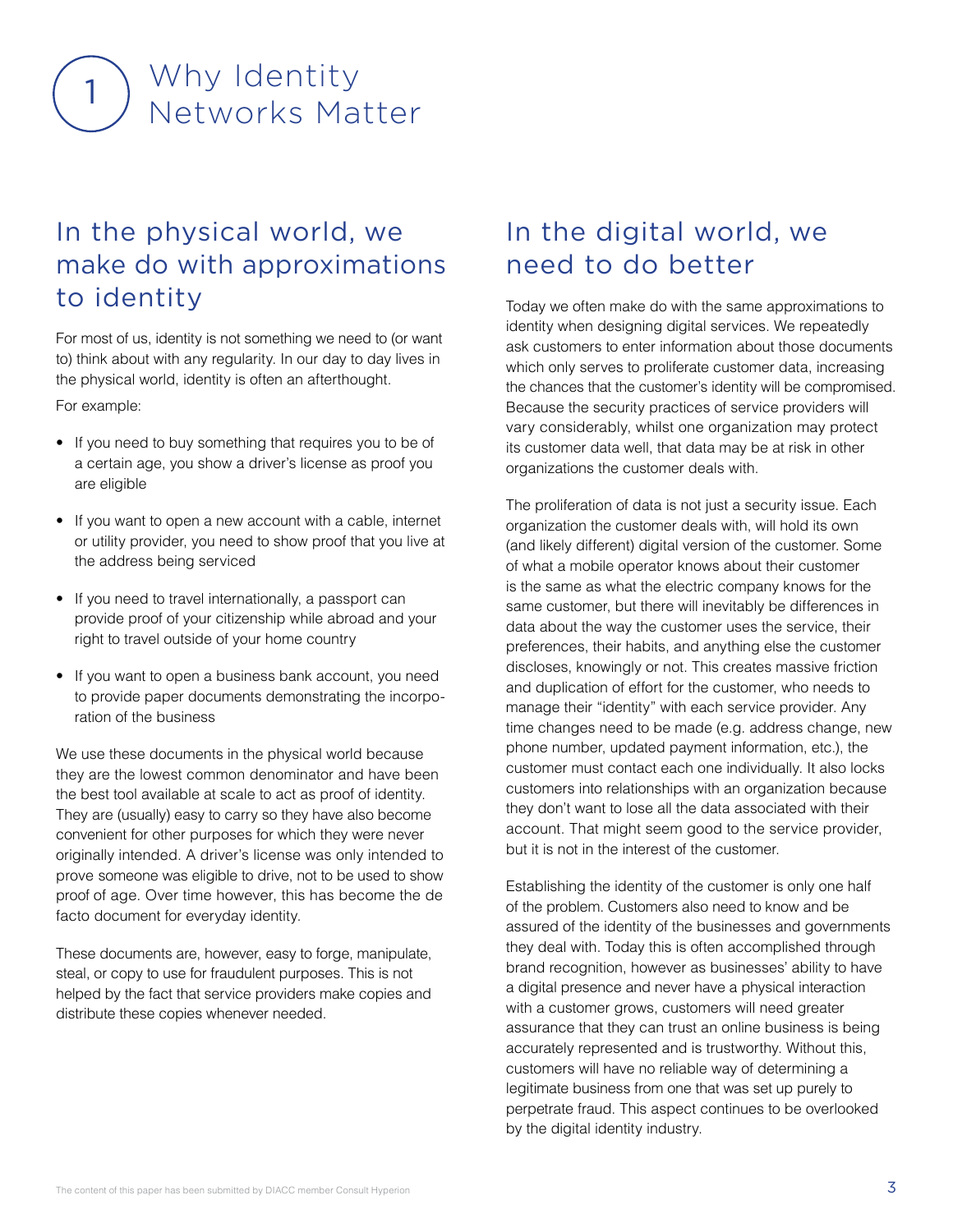### Current federated identity solutions are only a partial solution

The most prevalent solution to these problems to date is federated logon, where users can log onto one site using an account from another site. This is commonly used in social media platforms. These solutions can remove a lot of the friction that exists with digital identity today. Users no longer need to remember dozens of passwords for each of the sites they use. Instead, social logon allows them to access those sites in the same simple way. And the use of strong authentication by those providers helps to prevent account takeover too.

These services, however, often come at a cost: privacy. The advertising-driven business models of social media platforms rely on collecting excessive amounts of personal data in order to profile users for advertising purposes, which ultimately serves the purpose of the providers and not the user.

Furthermore, the digital identity offered by social media platforms is generally considered low assurance since it is based on self-asserted data. Identity federation itself may be a valid approach if provided by a regulated industry such as financial services.

There are examples of federated authentication services that protect user privacy, such as authenticating to government services using an online banking account, but this distinction is not typically obvious to the average user.

### Digital identity networks are a way to address these issues

Some countries, such as the Nordics, have a history of collaborative approaches to digital identity that is suitable for regulated services. In the case of the Nordics, the banks have over several years provided "BankID" services for use in financial services, government services, and the wider economy. Several other initiatives – some national, some international – are seeking to create similarly robust and ubiquitous digital identity networks in other regions.

These identity networks will allow digital identities to be portable, they will help to detect and reduce fraud, and they will provide mechanisms to ensure identity data is up to date. They will create collaborative environments where the needs of all stakeholders (not just a few) are met. The work of the DIACC, and in particular the Pan-Canadian Trust Framework, is helping to ensure that this is accomplished in identity networks in Canada and internationally.

This paper considers the different types of identity networks that already exist or are being developed, presents a high-level framework to understand and assess them and provides guidance to decision-makers, policymakers, CIOs, government officials, journalists or any organization considering participating in such a network.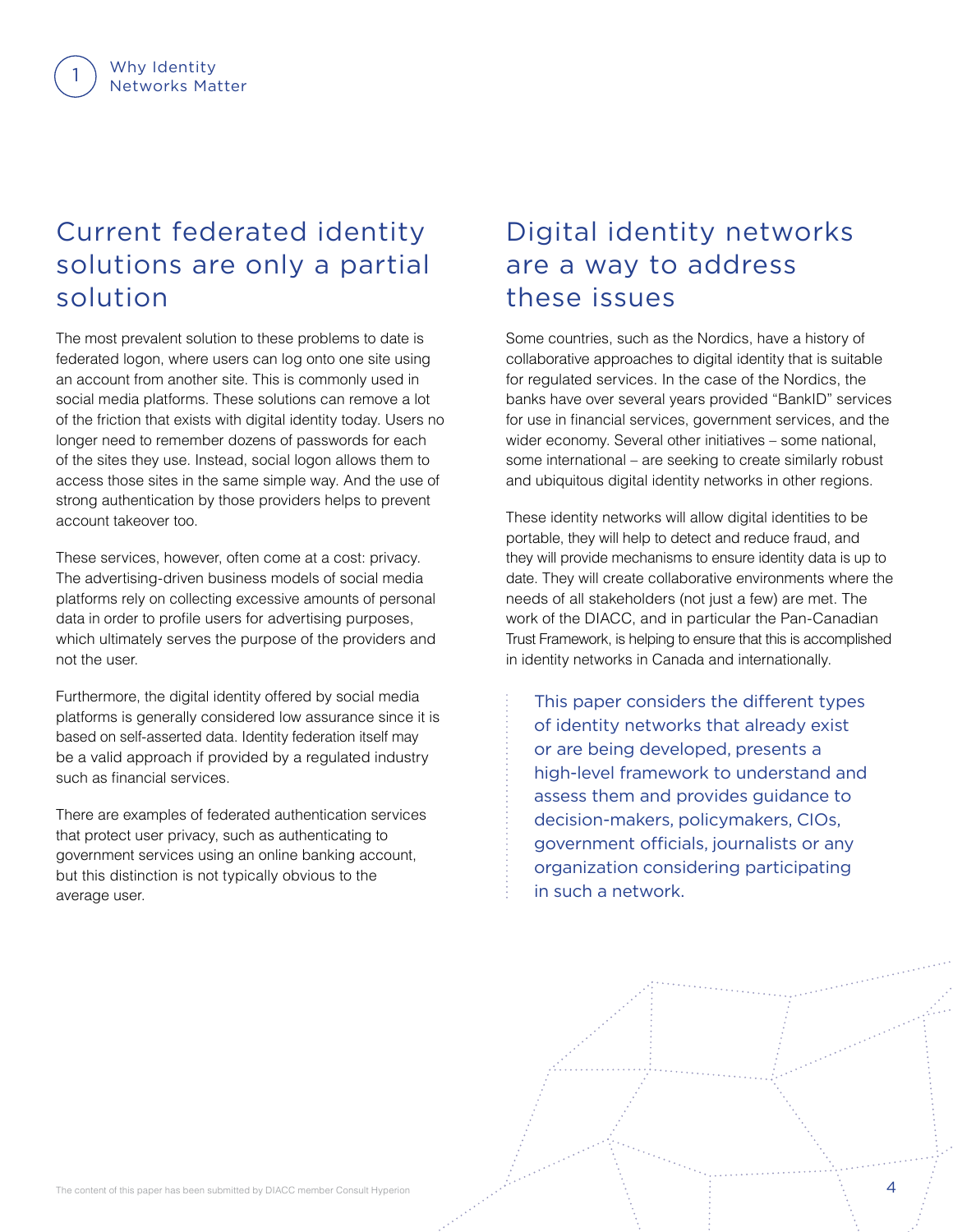### Mary – Before

Without an identity network



Mary is a small business owner who is not currently a participant in a digital identity network. She is digitally savvy and has many online accounts with service providers. She often needs to take information from one service provider to another (either as a private customer or a business owner) but she has no way to do this digitally. Instead, she still relies heavily on paper-based processes, making phone calls, or even going to a physical location to get things done.

### Consumer

Mary needs access to the results of her recent lab tests from her health care provider. To gain access, she needs to go into the office of the provider after the results come in to pick up a paper copy of the results. To share the results with another provider, she also must sign a paper records release authorization. These results are usually shared by either fax or post, and when by post she has to wait until the provider receives the results before she can discuss them with that provider.

### Business

### Government

As a small business owner, Mary has many potential suppliers available to deliver the products she needs to operate her business, however since she doesn't have an easy way to vet which suppliers are legitimate, provide the best pricing or offer better services, she chooses to work with one based on a recommendation from a former colleague. She knows she could likely get better service if she shopped around a bit, but she doesn't have the time available it would take to review all the options either by calling other suppliers or requesting information from them.

In order to operate her business, Mary needs to obtain and keep current numerous business licenses and permits. Whenever she needs to apply for a new license or renew an existing one, she either has to go to her nearest government service location in person, or she might be able to print out forms to fill out and post. Once she submits her forms, it usually takes weeks or months for her application to be processed. If there were any problems with the application, she may have to go back to the service center or call in to provide new information. Once the application is complete, the permit or license approval is posted back to her business address.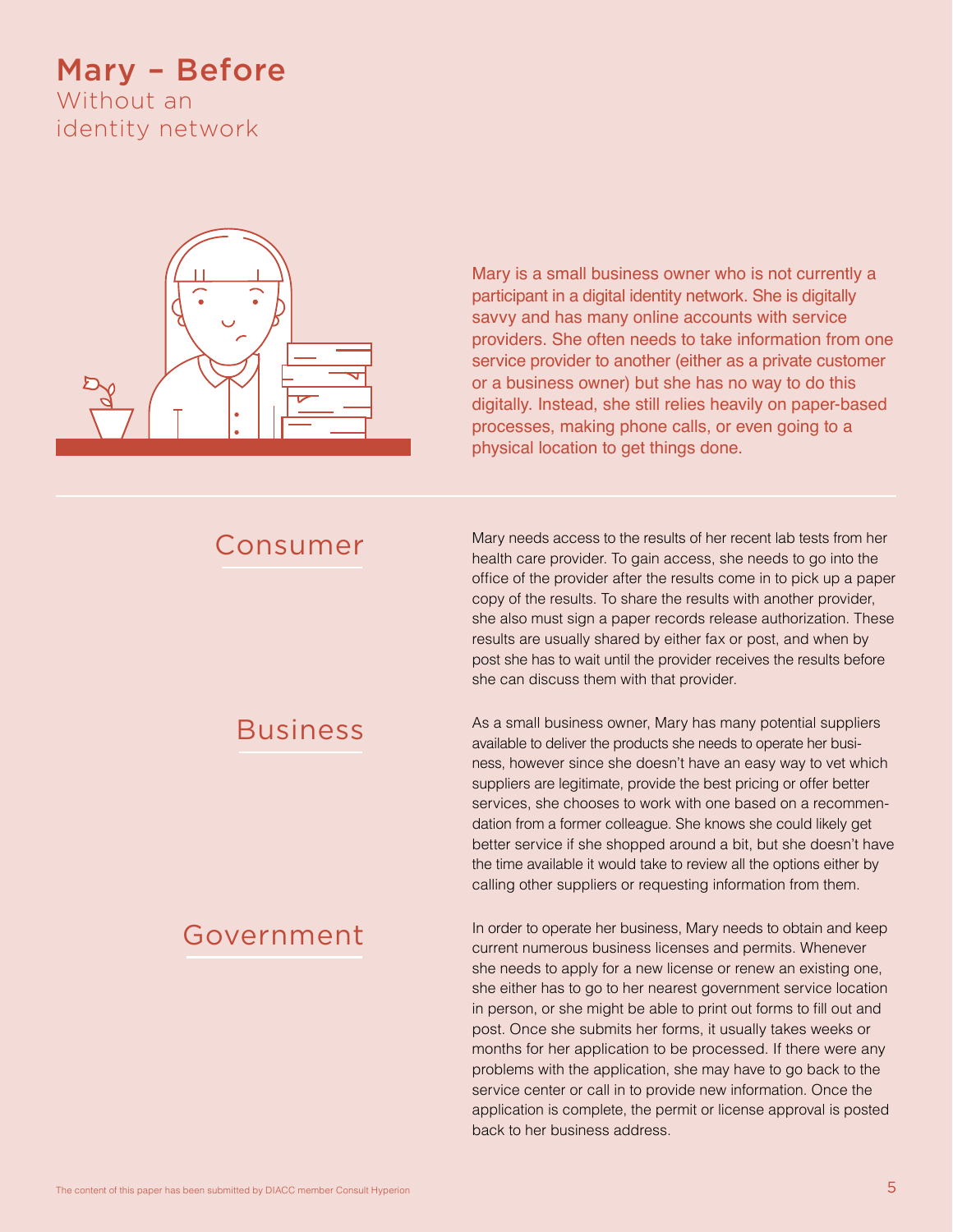# Identity Network  $2$ ) luentity r

The digital identity network landscape is fragmented, with several established and new identity networks. While there are many differences between the various networks, they also have a lot in common. This section describes the common aspects of these networks – namely who they serve, the functions they provide and how they are structured.

### Network Users

A digital identity network exists to serve three main types of network user:

- Subject: A unique individual, organization or device distinguishable from others.
- Provider: An individual, organization or device that has information about the subject, that the subject may wish to share with relying parties.
- Relying party: An individual, organization or device that wants to determine the identity or some information about the subject, in order to transact with that subject digitally and be able to trust (or rely on) the information received.



In any network there will, by definition, be a multiplicity of these network users. In many cases, a network user may take on a different role, depending on the context. For example, an online business could be a relying party seeking to identify a new customer, a provider asserting something about an existing customer to a third party, or a subject wishing to show that the online business is reputable to a potential new customer.

These network user types are common across all identity networks. In some, they are more narrowly defined or used than others, but the basic concepts are the same.

### Network Functions

Identity networks exist to support the following functions:

- Identification: The process of establishing a real, unique and identifiable subject.
- Authentication: The means by which a subject can assert their identity including showing it is the same subject as one seen before.
- Authorization: Giving the subject the means to control (to authorize) the sharing of their information from providers to relying parties. Information is disclosed in the form of a **credential** – containing the information (or **"attributes"**) being shared together with the associated metadata that links it to the subject and describes its provenance.

The scope of identity networks can vary. At one extreme, there are examples of identity networks that just provide authentication, allowing subjects to establish a digital relationship with a relying party. The relying party will be able to recognize the subject each time they interact based on the authentication information but no further information about the subject is provided via the network. At the other extreme, there are examples of identity networks that provide subjects with the facility to share information (in the form of credentials) with a high degree of flexibility and confidence. Many identity networks sit between these extremes supporting all the above functions but where the information available to be shared is limited by the providers involved and the intended scope of the identity network.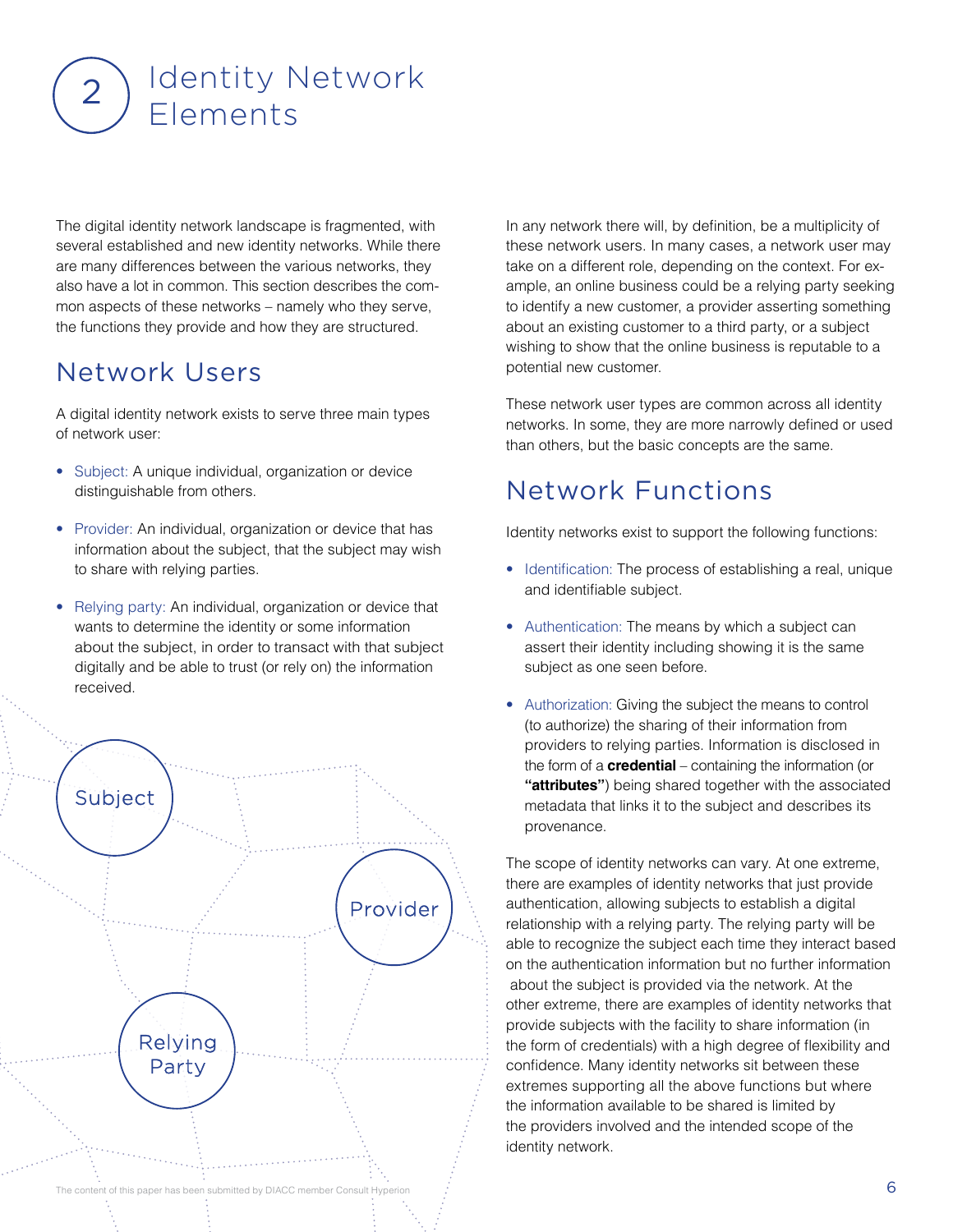Identity Network

### Network Layers

It is helpful to think of identity networks in layers. For the purposes of this paper we describe four layers:

Connections: Before any communications can occur between parties in a network, there needs to be a means for parties to discover each other. In some cases, this may be automatic, as the parties wishing to share attributes may already be communicating about the service being requested, for example. In other cases, a directory or something equivalent, allows parties to find and connect with each other.

Communications**:** The communications between parties carry the credentials that are to be shared. In some networks, this information is communicated directly from the provider to the relying party. In others, the information is only communicated indirectly, for example via a centrally operated hub or via the subject.

Credentials**:** The information that is to be shared, including attributes, together with the associated metadata that links those attributes to the subject and describes their provenance. The structure, content, and format of this information may vary between network types.

Certifications**:** For a relying party to have confidence in the credentials received via an identity network, the relying party will need to be confident in the processes involved in the establishment of the credentials, and the attributes they contain, as well as in the secure transmission of it across the identity network. Often this will involve certification or audit of parties that are being relied upon to ensure the credentials and attributes are robust.

These layers help to compare the different aspects of networks in a consistent way.

### Connections

Who has a relationship with whom?

### Communications

How do the parties that are connected communicate?

### **Credentials**

What do communications between the parties contain?

### Certifications

How are the credentials established and what confidence do you have in them?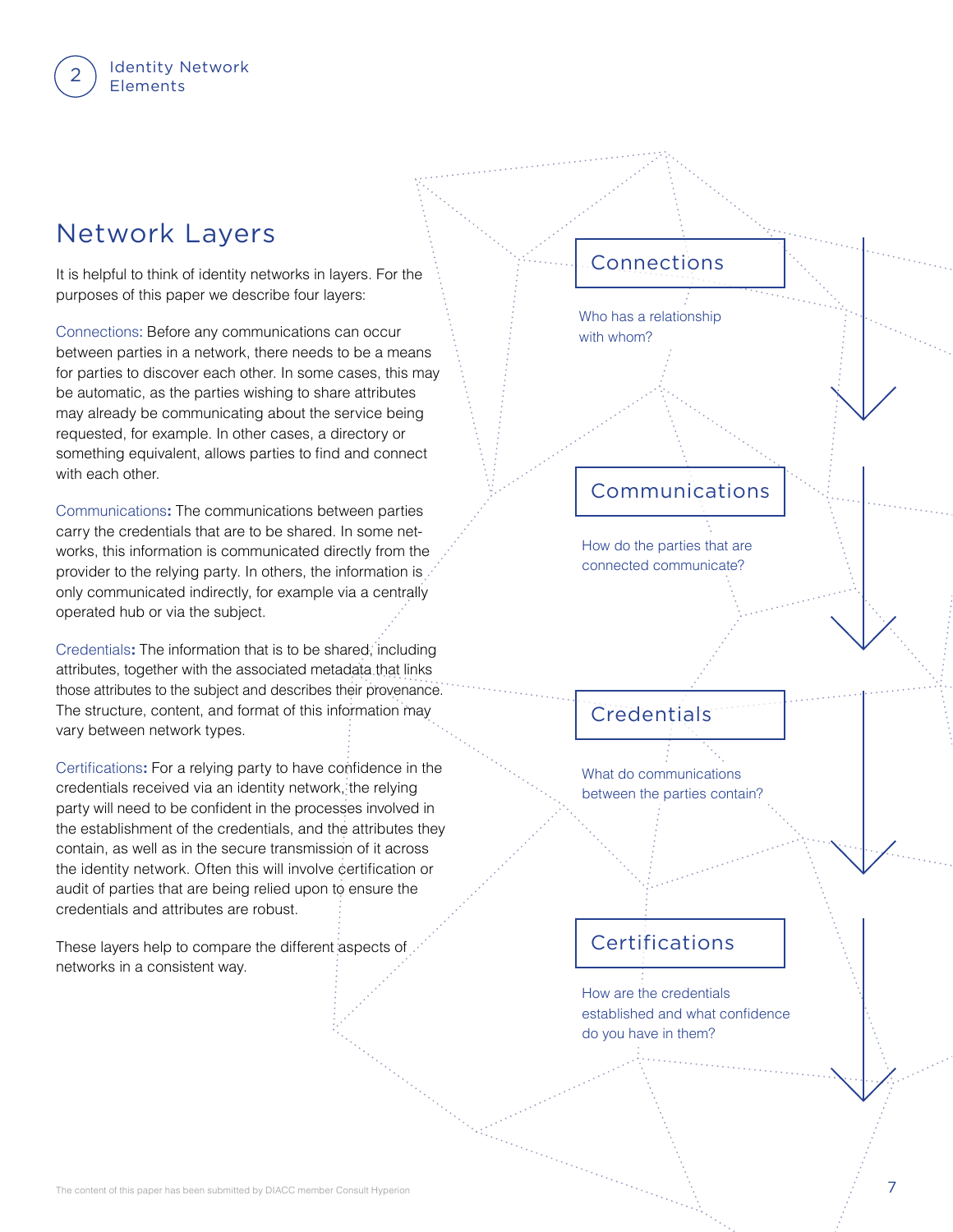# Identity Network 3) Rentity Netwondow

To illustrate the layers presented in section 2, we provide four examples of identity network architectures. These are not exhaustive. They are simply meant to illustrate at a high level some of the approaches taken.

The intention is that the framework (in sections 2, 4, 5 and 6) can be applied to specific network solutions or implementations as required, by the reader.

The four examples described below show how the network users interoperate. Two types of interaction are shown:

- Identity Network Interactions: Interactions between parties that are part of the process of sharing the requested information (e.g. credentials) with a relying party over the identity network.
- Service Interactions: Other relevant interactions that are not directly part of the identity network. These include the establishment of digital relationships or the delivery of services, before or after the identity network interaction.

.....>> Service Interactions Identity Network Interactions

Figure 1, Key for example architecture diagrams



The diagrams focus on the transmission of credentials from the provider to the relying party. We classify credentials into two types:

- Visible Credentials, meaning that both the sending and receiving parties can see the content of the credentials. Credentials will likely be transmitted through a secure communication method but the parties at each end of the communication will be able to see the content.
- Invisible Credentials, meaning that at least one party cannot see the content of the credentials.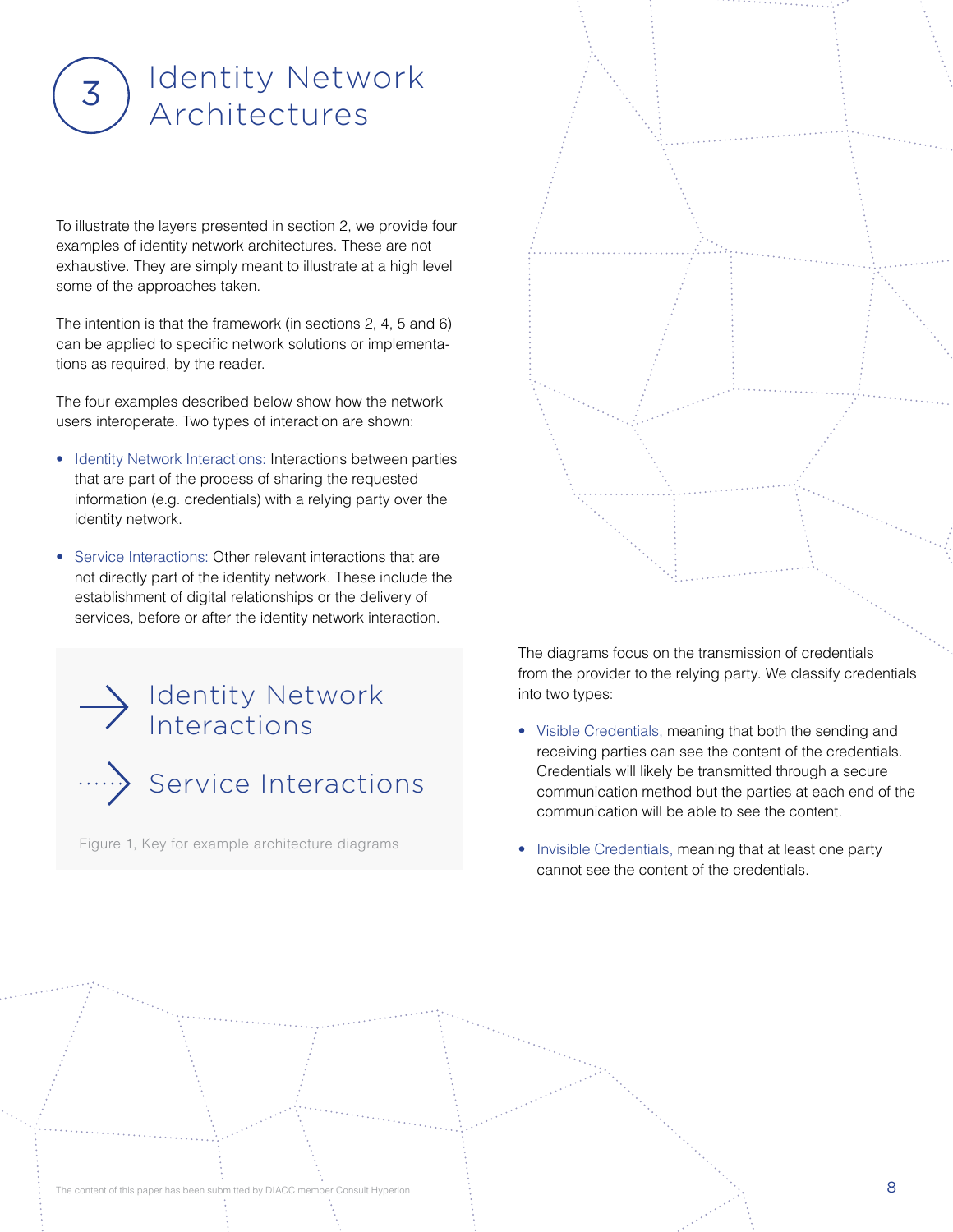

### Example 1 – Federation



Federation allows a subject to use a digital identity managed by one organization to access services from another organization. The most prevalent example of this is social logon, where the subject logs onto a website using their social media account. This involves the social media site authenticating the customer (to their own standards) and a confirmation of the authentication and identity data being sent to the website being accessed (i.e. the relying party).

In this model, the subject has a single provider relationship. That provider is usually referred to as the subject's "identity provider". The subject may have a relationship with the identity provider for some other purpose (e.g. to access social media, to obtain a mobile subscription account, to access financial services). In this case, the role of the organization as an identity provider is a by-product of the primary service provided to the subject.

The subject can, of course, use multiple identity providers. This will result in the subject having multiple discrete digital identities.

The identity provider will collect (and in some cases verify) information about the subject. Some of this information will be collected for the primary service offered to the subject. Other information will be collected specifically for the purposes of digital identity. This information will be used to formulate the credentials to be shared via the identity network.

#### **Connections**

When a subject tries to access the services of a relying party, the relying party needs to establish which identity provider the subject uses. This could be done by providing the subject with a list to choose from, but this quickly becomes unwieldy as the number of identity providers grows. An alternative is to use a directory, allowing the relying party to look up which identity provider the subject uses.

#### **Communications**

The relying party and identity provider communicate directly. The relying party will request credentials from the identity provider. The identity provider will then authenticate the subject and obtain consent to share the requested credentials. The credentials are then transmitted directly from the identity provider to the relying party.

#### **Credentials**

The range of credentials that can be supported in this example may be limited, as it depends on the level of support and capabilities of the identity provider. The credentials themselves may not be digitally signed and hence not cryptographically verifiable. The amount of metadata provided will also vary between networks.

#### **Certifications**

The reliability of the credentials will depend on the processes employed by the identity provider, and consequently, they will be the focus of any certification process performed in the network.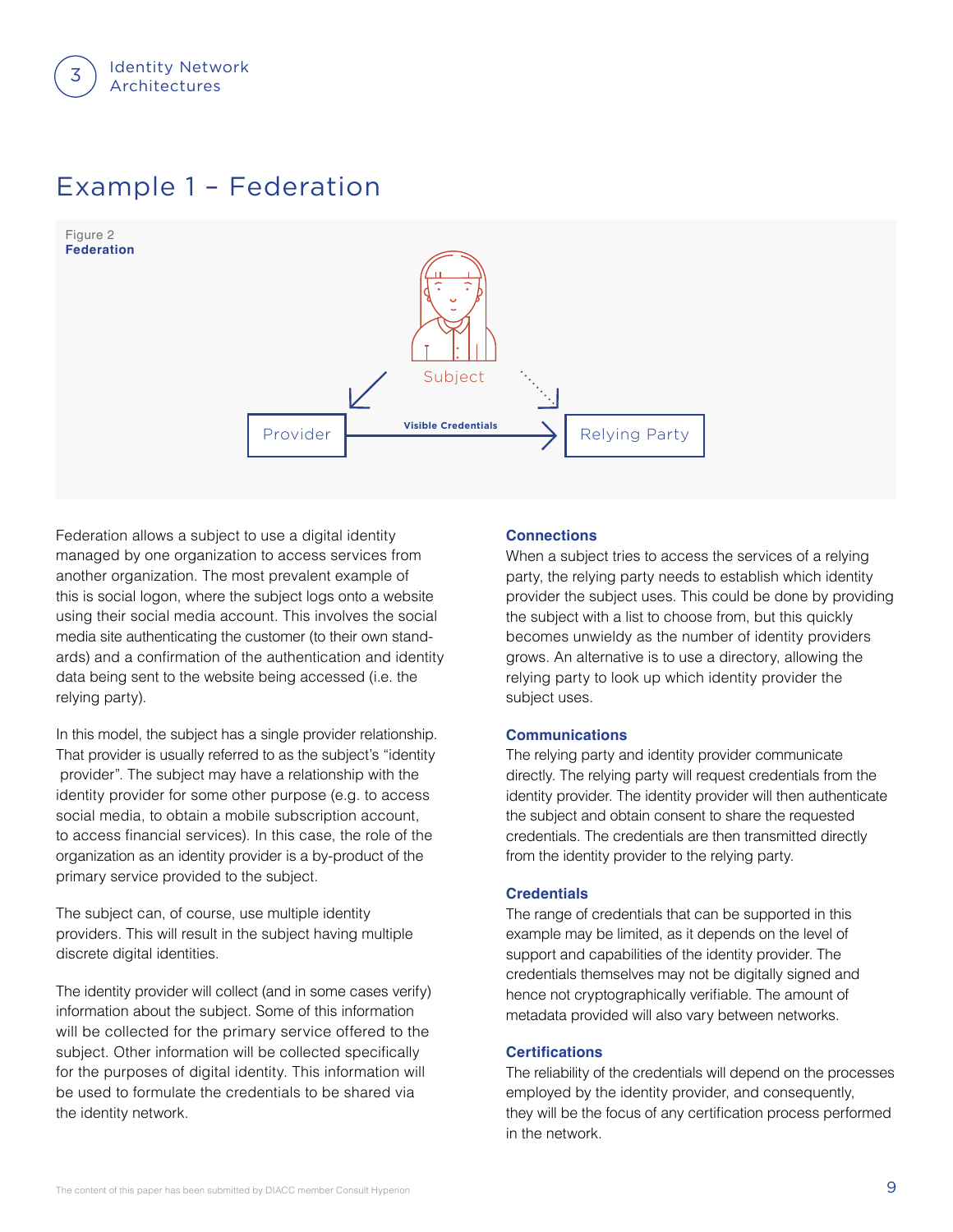

### Example 2 – Broker



An identity broker shares many characteristics of the federation example:

- The subject has a single provider relationship, also commonly referred to as an "identity provider". The subject could, of course, have relationships with more than one identity provider. This would result in multiple digital identities for the same subject.
- The identity provider may provide other services to the subject with digital identity being a by-product.
- The scope may be limited to identification and authentication, with only a very limited set of credentials being supported by identity providers.

The key difference, as illustrated in the diagram above, is the presence of a broker that sits between identity providers and relying parties. Examples of this include some of the government and bank-led identity schemes in Europe.

#### **Connections**

The broker is used to facilitate connecting the subject with the correct identity provider as well as the transmission of identity information from the identity provider to the relying party. Typically, when a subject tries to access the services of a relying party, the relying party calls the broker. The broker then asks the subject to select an identity provider from a list or may employ more sophisticated means to determine the correct identity provider.

#### **Communications**

The relying party and identity provider do not communicate directly. All communication is via the broker. The relying party will request credentials from the broker. The broker will pass this request onto the relevant identity provider. The identity provider will then authenticate the subject and obtain consent to share the requested credentials. Then the credentials are transmitted from the identity provider to the relying party, via the broker. The credentials will be visible to the broker as they pass through but typically will not store or otherwise process them.

#### **Credentials**

As with the federation example, the range of credentials that can be supported in this example may be limited, depending on the level of support and capabilities of the identity provider.

#### **Certifications**

Similarly, the reliability of the credentials will depend on the processes employed by the identity provider and consequently, they will be the focus of any certification process performed in the network.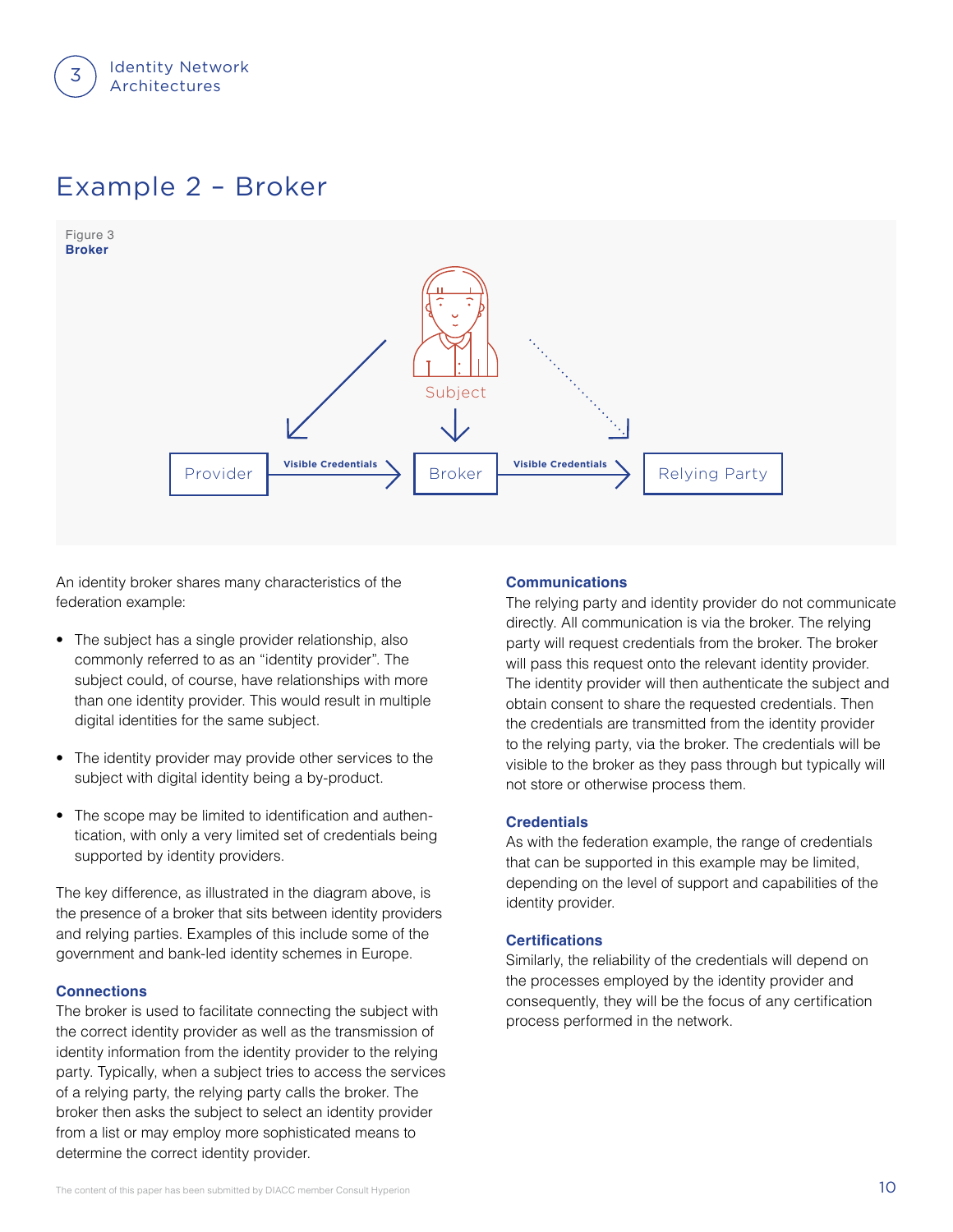

### Example 3 – Wallet



The wallet example takes a different approach.

- The subject has a secure wallet in which they can store credentials received from providers. The wallet will use cryptography to ensure that only the subject is able to see and control the contents.
- The subject may have multiple wallets. Depending on the network the subject may need to obtain their wallet from specifically approved providers, or the subject may be able to choose one that suits their needs.
- A directory or ledger may also be used to enable relying parties to verify the provider of a credential.

Wallet approaches tend to focus on credential sharing (sometimes referred to as attribute exchange) rather than identity per se. Examples include networks commonly referred to as "self sovereign identity".

#### **Connections**

The wallet is the means through which parties connect in this example. The wallet may be a service, app or device. It provides the subject with the functions required to collect, manage and share credentials.

The wallet will establish connections or relationships with providers and relying parties (with the subject's consent). Depending on the network these connections or relationships may persist.

#### **Communications**

Credentials are always transmitted from provider to relying party via the wallet. Any credentials that the wallet processes will be visible to the wallet but cryptographically protected by one or more keys that are under the control of the subject. In other words, the wallet will provide secure storage but will itself be able to see the credentials it processes.

The wallet will play a role in helping the subject determine which providers and credentials will satisfy the requirements of the relying party. The aim however is that subjects will connect their wallet to many providers (who in other transactions will be relying parties).

#### **Credentials**

Wallets are usually designed to enable a flexible exchange of credentials. Identification can be achieved through the sharing of credentials that identify the subject. Authentication is also achieved by the sharing of credentials – a credential will only be valid if it has been signed by a cryptographic key under the control of the subject.

A "provider directory" may also be present allowing relying parties to lookup and locate providers, allowing them to check the source of credentials.

#### **Certifications**

The reliability of the credentials (and the attributes contained within them) in the wallet example will depend on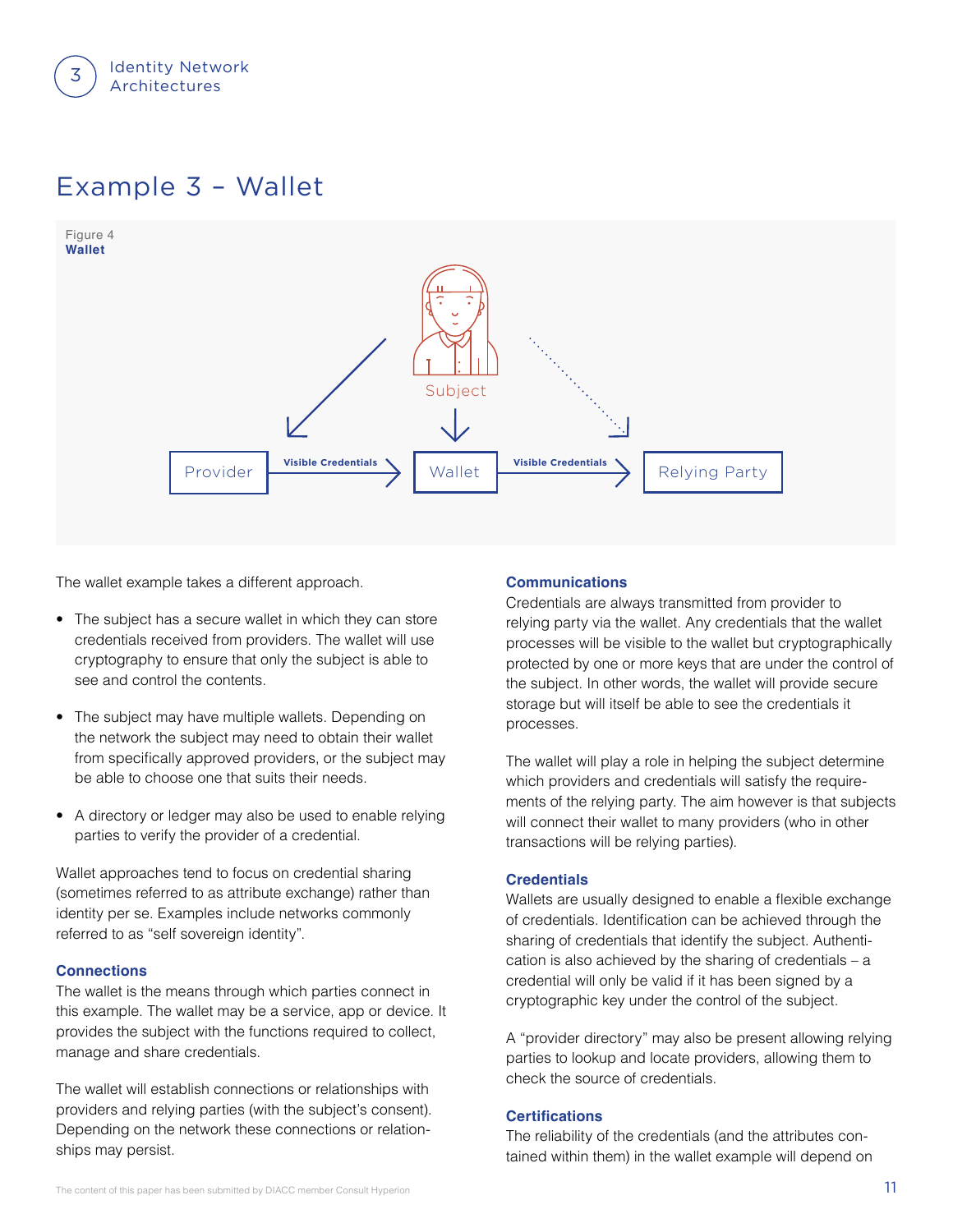

the nature of the credential and provider in question. When a provider is authoritative (e.g. the driver's license authority stating whether someone has a current driver's license or not) the relying party will need to be sure that the credential was issued by that provider, pertains to the subject and has not been altered. When the provider has derived the attributes contained in a credential (e.g. a bank stating it has verified the subject's age) the relying party will need some assurance of the processes employed.

The wallet example envisages a wide range of providers, each issuing one or more credentials about the subject. Consequently, any certification process may need to be wide-ranging and extensible. An alternative approach, to limit the scope of certification, may be to define "domains" of usage where specific providers can be certified to issue specific credentials for defined purposes.

### Example 4 – Blinded Broker



The blinded broker shares many characteristics of the wallet example, but also contains some key differences.

- The subject has a secure user agent which they use to control the transmission of credentials from provider to relying party. The credentials do not flow through, nor are they stored, in the agent. Instead encrypted credentials are transmitted via a broker with the encryption keys (only) being shared via the agent. This results in the content of the credentials being invisible to the broker. It can also allow the provider and relying party to be blinded (i.e. not to know who the other party is).
- The subject may have the ability to enable multiple agents, though typically will have only one. While many organizations can be providers in this example, an agent is often obtained from specifically approved providers.

• This example uses an approach where credentials are exchanged in a way that is "invisible", one that the participant cannot see. The credential is encrypted as it travels through the broker, with the keys used to recover the data being transmitted through a different channel (the agent).

A blinded broker is typically operated by a trusted organization or consortium, who determine what providers and relying parties can participate in the network. This participation is often based on a contractual agreement between the various parties and the network operator(s). The Verified.Me service in Canada is an example of this approach.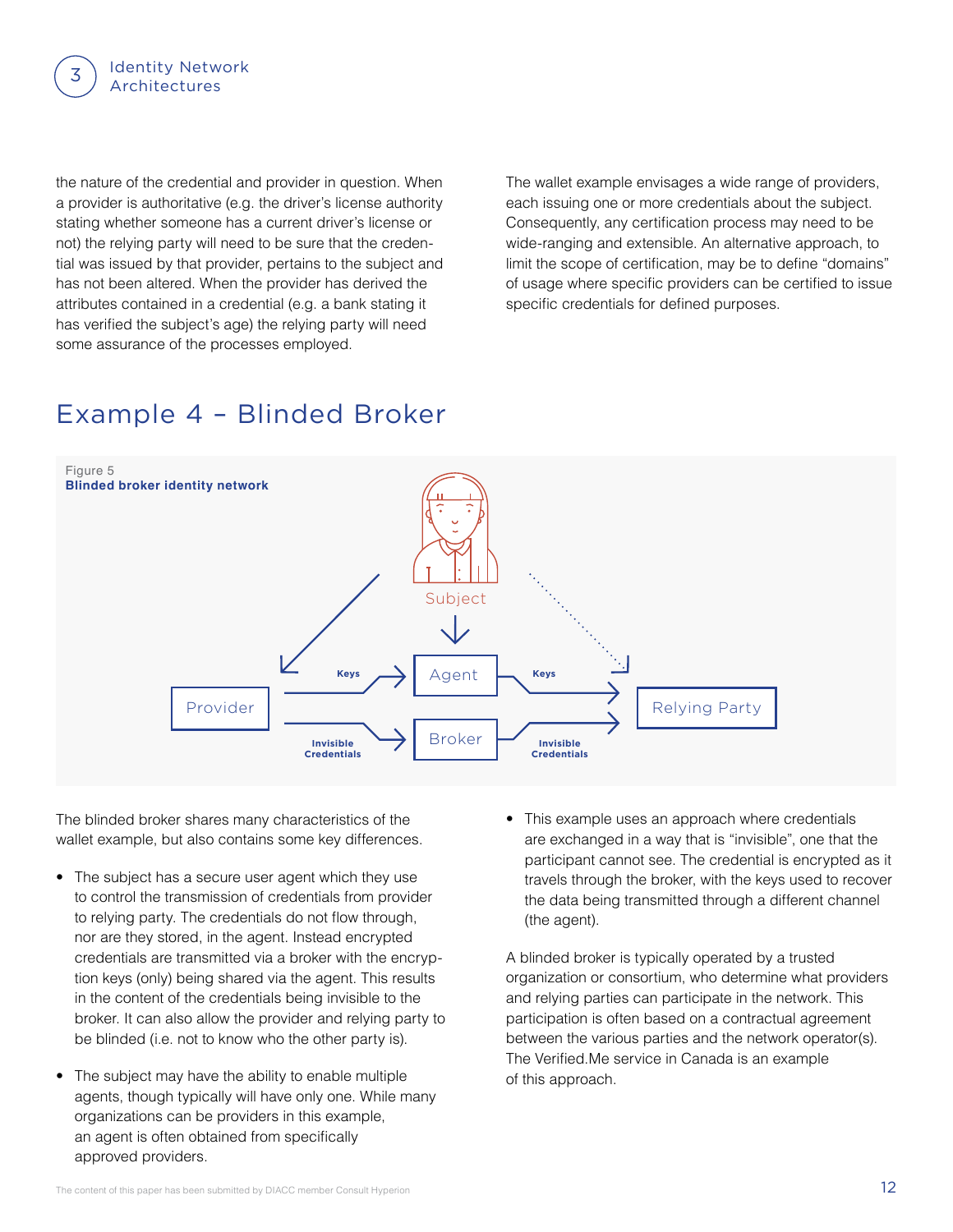#### **Connections**

The agent and the broker are the means through which parties connect in this example. The agent may be a service, app or device. It provides the subject with the functions required to collect, manage and share credentials.

The broker will establish connections or relationships with providers and relying parties (with the subject's consent). Depending on the network these connections or relationships may persist.

#### **Communications**

Credentials are always transmitted from provider to relying party via the broker, but only once it is confirmed that the credentials are to be exchanged, under the control of the subject. The credentials will be invisible to the broker. They will be cryptographically protected by keys that are under the control of the subject and to which the broker does not have access.

The wallet will play a role in helping the subject determine which providers and credentials will satisfy the requirements of the relying party. The aim however is that subjects will connect their agent to many providers (who in other transactions will be relying parties).

#### **Credentials**

A blinded broker approach is usually designed to enable a flexible exchange of credentials. Identification can be achieved through the sharing of credentials that identify the subject.

#### **Certifications**

The reliability of the credentials (and the attributes contained within them) in this example will be based on the governance and rules the network operator(s) implement to determine what credentials and attributes can be provided by approved providers. Specific providers can be certified to issue specific credentials for defined purposes. Since the network operator does the vetting of the providers on behalf of the rest of the network participants, and the network participants agree to the terms of being part of the network, there is inherent reliability of these credentials. If any providers or relying parties are determined to be introducing false or fraudulent credentials, they can be either suspended until the problem is resolved or removed from the network.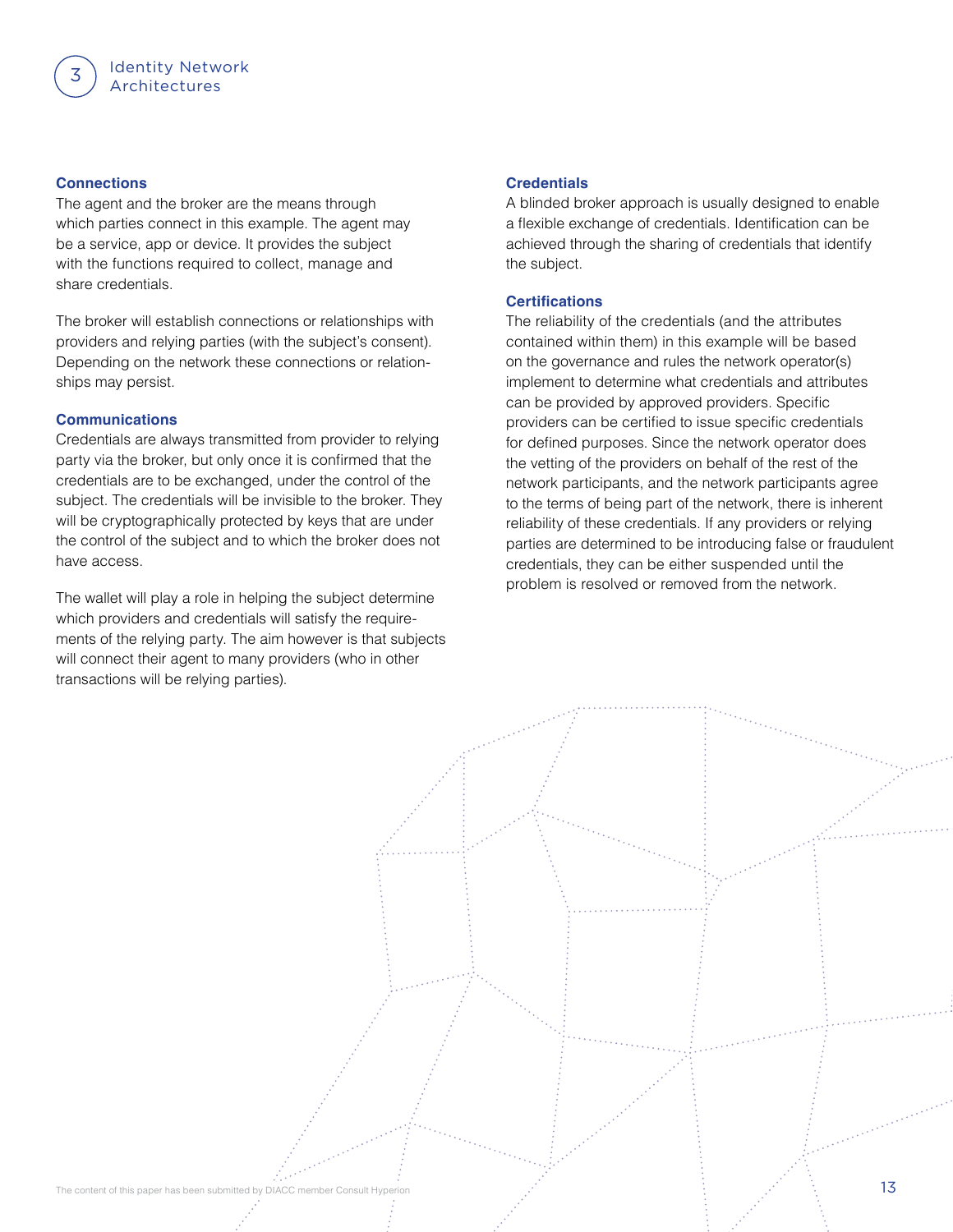### Mary – After With an identity network



Mary is a small business owner who has decided to participate in a digital identity network. She is digitally savvy and has many online accounts with service providers. She realizes that one of these providers, who she trusts, now offers an ability to take advantage of a digital identity wallet service. She sets up two wallets – one for her and one for her business. In each context of her life, she can now carry out everyday tasks more efficiently, waste less time on manual processes, and have more trust in who she is dealing with online.

### Consumer

Mary needs access to the results of her recent lab tests from her health care provider. To gain access, she proves who she is to her health care provider's eHealth system using credentials from her digital identity wallet. The lab test results are then disclosed to Mary's wallet, which only she can see. She can then share those results with another health care provider if she gives consent to that provider to have access to the lab results. She can also revoke access to the results at any time.

### Business

### Government

As a small business owner, Mary has many potential suppliers available to deliver the products she needs to operate her business. Through her identity network, she's able to verify legitimate supplier businesses and interact with them virtually to get offers. She's also able to utilize a bidding system to request prices for an inventory of goods and easily compare prices across suppliers.

In order to operate her business, Mary needs to obtain and keep current numerous business licenses and permits. Whenever she needs to apply for a new license or renew an existing one, now she's able to do this online without having to either walk into a government service center or mail in paper forms. She also gets a decision faster, usually within a few days, and is issued a digital license that can be used in other contexts to prove her business is licensed.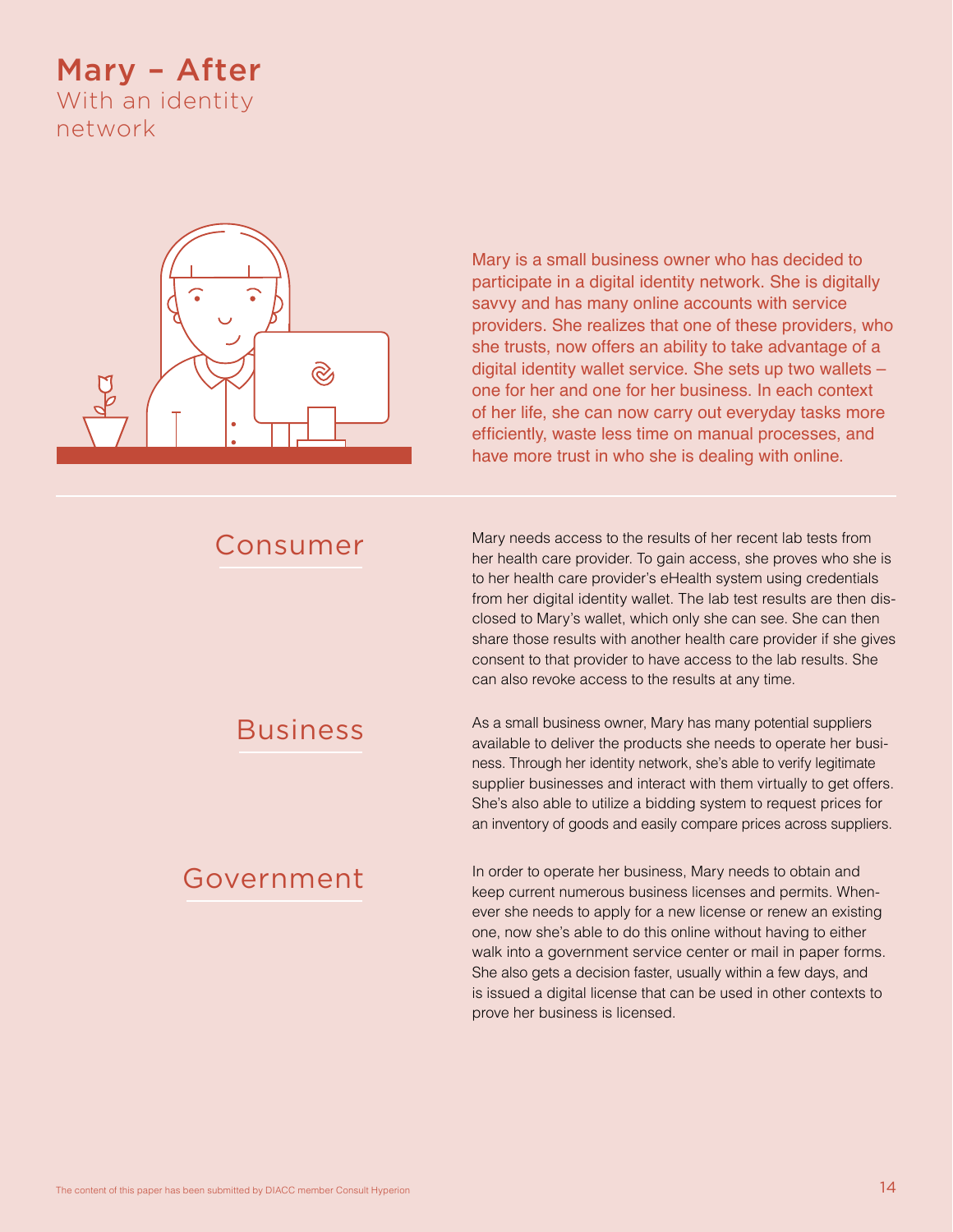# Requirements of 4) Requirements of<br>an Identity Network

Identity networks are more than technology. For multiple parties to collaborate in a safe, secure and predictable way there need to be clearly defined legal, business, and technical rules that determine how participants behave.

The purpose of this document is not to give an exhaustive set of requirements for identity networks. However, to allow a comparison of the four network examples described above, this section provides an outline of the requirements of an identity network. These are high level and cover the key things that users of identity networks will need.

The requirements are generic and should apply in one way or another to every identity network.

The requirements are grouped into two areas:

- Governance: setting and enforcing the rules of the identity network
- Operation: implementing and operating the rules of the identity network

To work, identity networks need to serve and meet the needs of all network users. So, for each requirement, the key need(s) of the three network user types (subject, provider, relying party) is listed.

### Governance

#### **Requirement 1 - Participation**

Most identity networks define rules that govern who can use the network. These rules may restrict who can be a provider or relying party, or place requirements on those network users to be vetted in some manner. Rules will define how subjects participate in the network too. This could include defining how a subject initially joins the network but also how their access to the network is maintained over time. The rules of participation could include the commercial terms and other legal or regulatory restrictions.

We are only considering the rules for network users (subjects, providers and relying parties) to participate in the network as opposed to the delivery of the network itself. Of course, in a distributed or decentralized network, the rules for participation in the delivery of the network are intertwined with the architecture and need to be defined. In section 5, we consider how different network architectures (and hence delivery models) impact these generic requirements.

| <b>Network user</b> | <b>Requirement</b>                                                    |
|---------------------|-----------------------------------------------------------------------|
| Subject             | Be able to participate (inclusion)                                    |
| Provider            | Clear rules for participation and confidence in<br>other participants |
| Relying party       | Clear rules for participation and confidence in<br>other participants |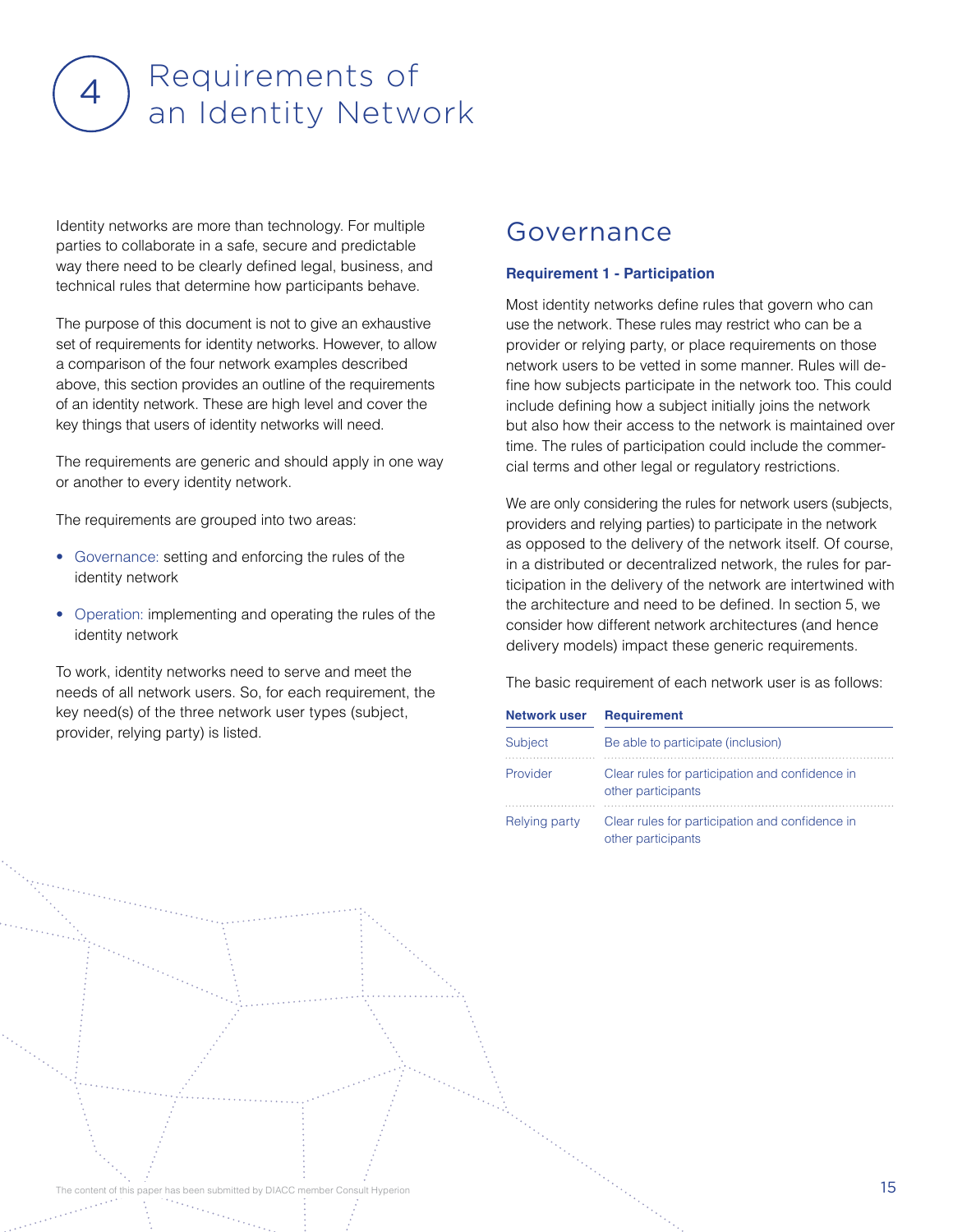#### **Requirement 2 - Transparency**

Identity network users gain confidence in the network when the functioning of the network is transparent and understandable. There will be several areas of interest to network users.

All network users will want to have confidence that sensitive data is protected. In particular, network users will need to know that personal data is processed in line with data protection laws, including obtaining explicit consent from the subject to whom that data pertains, when necessary.

Network users will also need to understand, to some level, the processes used to establish, maintain and secure digital identities. This will be of particular interest to relying parties who may make business decisions based on the digital identity information they receive.

The basic requirement of each network user is as follows:

| Network user   | <b>Requirement</b>                                                                                                                                   |
|----------------|------------------------------------------------------------------------------------------------------------------------------------------------------|
| <b>Subject</b> | Transparency over how credentials, and the attributes<br>they contain, are used and clear straightforward<br>means to manage credentials             |
| Provider       | Assurance that consent is correctly obtained, from<br>the subject, to release credentials (when the consent<br>is not obtained directly by provider) |
|                | Transparency over downstream use of credentials                                                                                                      |
| Relying party  | Transparency over production and provenance of<br>credentials that are relied upon                                                                   |

#### **Requirement 3 - Accountability**

Accountability is concerned with ensuring all parties act responsibly while upholding their obligations. Of course, no system or organization is perfect so when things go wrong, parties that incur a loss may be entitled to recourse. This could include, for example:

- If a subject's digital identity is stolen or taken over, the subject (who may be an individual, organization or device) may want assistance recovering their digital identity and to be compensated for any financial loss.
- If a relying party provides a service in error based on incorrect information from a provider, then the relying party may want protection against any reputational or financial loss.

| Network user   | <b>Requirement</b>                                                                                                                             |
|----------------|------------------------------------------------------------------------------------------------------------------------------------------------|
| <b>Subject</b> | Have recourse in the event something goes wrong.<br>including being able to repair erroneous personal<br>data and seek redress for harm caused |
| Provider       | Relying parties of credentials are responsible and<br>will be held accountable in the event of a breach                                        |
| Relying party  | Clear liability arrangements                                                                                                                   |
|                | Verifiable or audited evidence of provider processes                                                                                           |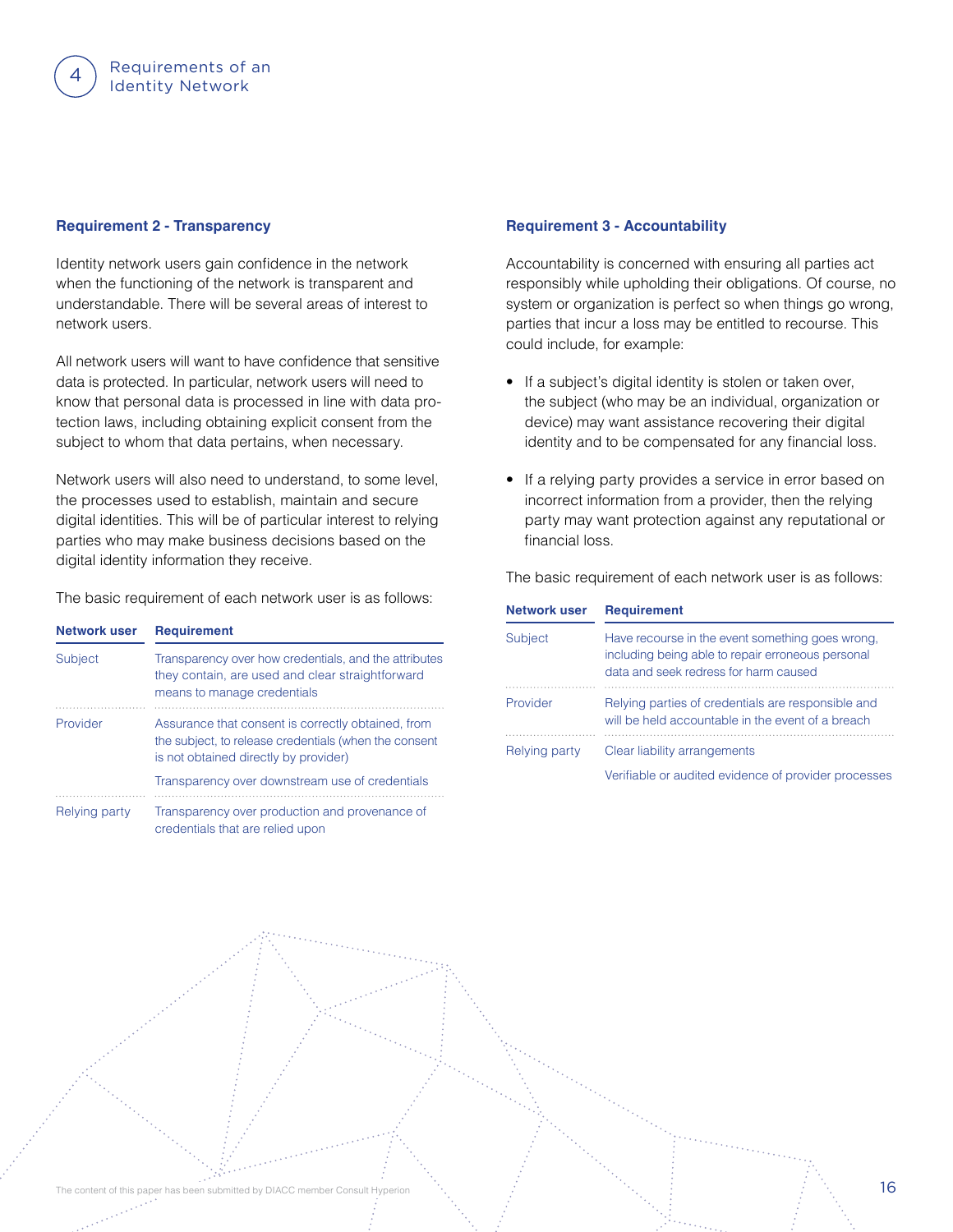### Operation

As with any secure system, the operational requirements of a digital identity network can be distilled down to three fundamentals: confidentiality, integrity, and availability.

#### **Requirement 4 - Confidentiality**

Confidentiality is concerned with ensuring credentials are protected from unauthorized or inappropriate disclosure. This includes ensuring that credentials are only shared with consent and that once consent has been given, the system ensures that only legitimate parties see the data.

Identity networks should include features to minimize the credential information disclosed. For example, disclosing that a subject "is over 18" as opposed to disclosing the subject's date of birth.

Identity networks should prevent the use of credentials, and associated information, for the tracking and surveillance of subjects.

The basic requirement of each network user is as follows:

| Network user  | <b>Requirement</b>                                                                    |
|---------------|---------------------------------------------------------------------------------------|
| Subject       | Credentials are only shared with consent                                              |
|               | Data is only used for purposes that the subject<br>agrees to                          |
|               | Network does not enable tracking or surveillance<br>of a subject                      |
|               | Network does not include honeypots that if breached<br>would impact many subjects     |
| Provider      | Legal basis to share data                                                             |
|               | Being confident no data protection issues arise from<br>downstream use of credentials |
| Relying party | Credentials received are minimized to mitigate<br>data protection risks               |
|               | Data is only used for purposes that the subject<br>agrees to                          |

#### **Requirement 5 - Integrity**

Ensuring that an identity network protects the integrity of credentials is vital to maintaining confidence in the network. All network users need to be sure that credentials are transmitted reliably and cannot be altered maliciously or otherwise. Some identity networks may allow new credentials to be derived from others (e.g. "is over 18" to be derived from date of birth). In these cases, the integrity of data end-to-end must still be maintained.

Relying parties, in particular, need to be sure that the credentials they receive (and act on) are correct, unaltered and pertain to the subject in question. Without this, they would be unlikely to use the network.

Identity networks should include non-repudiation, meaning network users cannot deny sharing credentials after the fact. They should also include measures to detect and prevent fraudulent activity.

| Network user   | <b>Requirement</b>                                                                                              |
|----------------|-----------------------------------------------------------------------------------------------------------------|
| <b>Subject</b> | System protects against identity theft and other<br>abuse                                                       |
| Provider       | Credentials cannot be altered downstream, resulting<br>in fraud, disputes and/or inconvenience to subject       |
| Relying party  | Credentials are issued to the subject, have not<br>been revoked and are received unaltered from<br>the provider |
|                | Network detects and mitigates against fraud                                                                     |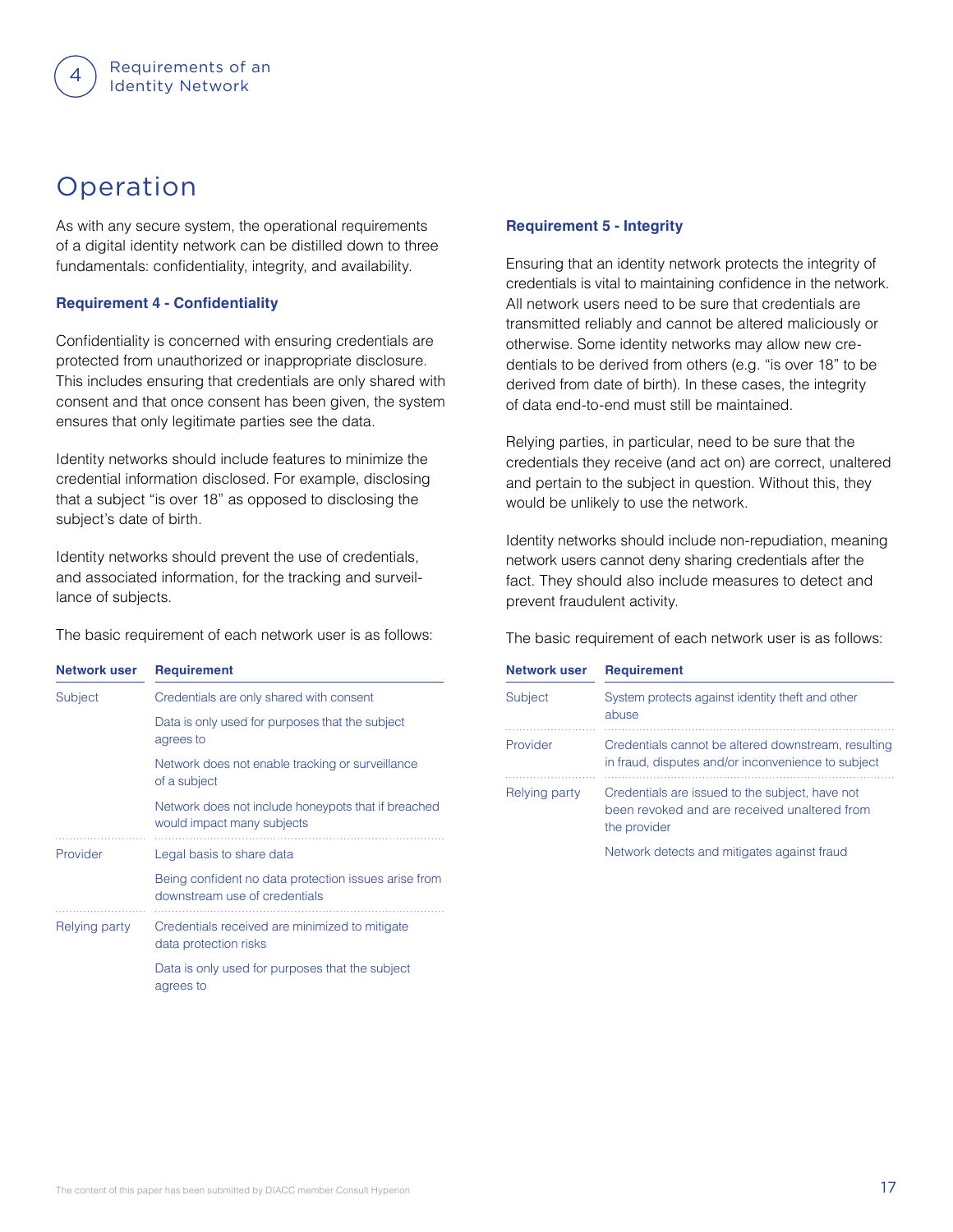#### **Requirement 6 - Availability**

Identity networks need to be sufficiently available for the services that they enable. This includes ensuring that the network and the inputs to the network (e.g. providers) are available when they need to be. Without this, digital services will not function.

The architecture of an identity network and the way it is used will determine the service levels required from each of the participants in order to maintain sufficient availability. The architecture will also determine where denial of service may occur. Of course, the aim should be to avoid single points of failure.

As well as technical availability, there is a more fundamental inclusion issue. Access to identity networks has often been more difficult for certain groups, e.g. people who do not have access to the right documentation. Identity networks should be designed so that all rightful network users can get access. This should include ensuring that a network user cannot be denied access without a legitimate reason.

| <b>Network user</b> | <b>Requirement</b>                                                                                  |
|---------------------|-----------------------------------------------------------------------------------------------------|
| Subject             | Digital identity can be used when required                                                          |
|                     | Digital identity cannot be inappropriately taken away                                               |
| Provider            | System does not place onerous service level<br>requirements on provider                             |
| Relying party       | System is available when needed, depending on<br>whether it supports offline or online transactions |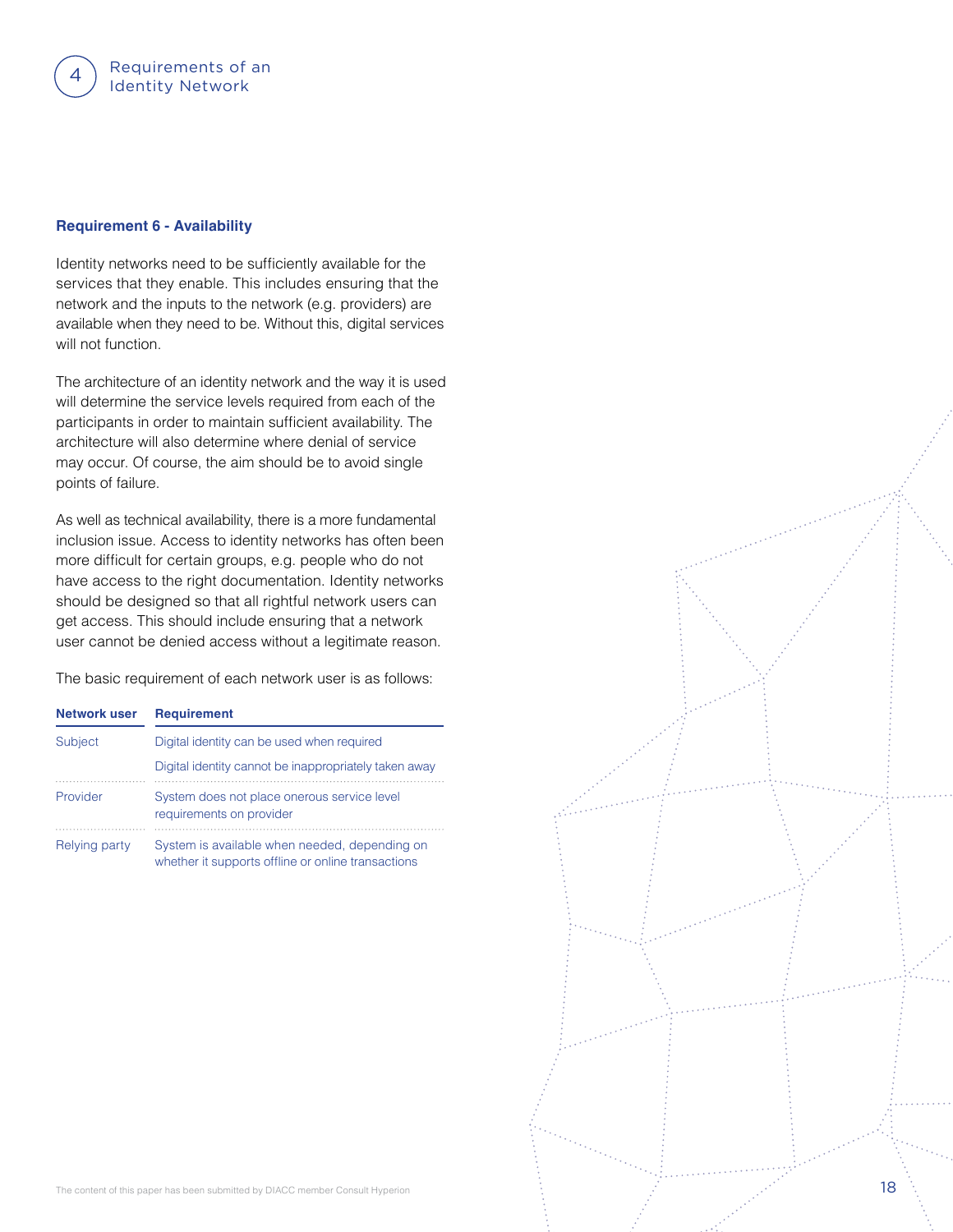# Comparing Identity  $5$ ) Networks

### Two models for delivery – Trust and Agency

Identity networks meet the requirements of the network users described above through a combination of:

- Trust: The network user needs to trust the network to ensure that their requirements are met, and
- Agency: The network user can act independently and make their own free choice over how their requirements are met

Some identity networks place a greater emphasis on trust and the need to ensure that the participants in the network are trustworthy. Other identity networks place a greater emphasis on agency, seeking to give greater control to network users – which of course also brings with it, greater responsibility. In the end, all identity networks rely on a combination of trust and agency.

To provide a high-level comparison of the four identity network types (federation, broker, wallet and blinded broker) we consider for each of the major requirements, whether they are met more through trust or more through agency. The aim is not to judge whether trust or agency should be preferred, only to make a comparison. It will then be down to the potential participant to assess which approach aligns more with their needs.

In all cases, we assume the best about the network types in question in order to provide a fair comparison. The aim is to show objectively the differences arising from the architectural approaches. We assume that the networks:

- Are implemented in a secure and privacy-respecting way (as far as the architectures allow)
- Include all legal/contractual measures as may be necessary to operate the network correctly

At a high level, the network examples can be generally summarized as follows:

| <b>Federation</b>                                       | <b>Broker</b>                                              |  |  |  |
|---------------------------------------------------------|------------------------------------------------------------|--|--|--|
| Provides more agency to<br>providers                    | Requires the most trust overall                            |  |  |  |
| Wallet                                                  | <b>Blinded Broker</b>                                      |  |  |  |
| Provides more agency to<br>subjects and relying parties | Requires trust, but also provides<br>agency to the subject |  |  |  |

Of course, the reality may be different when considering an actual network. Understanding the characteristics of an architecture is a starting point in choosing a network. As discussed in sections 6 and 7, the details of the specific network in question should be also understood.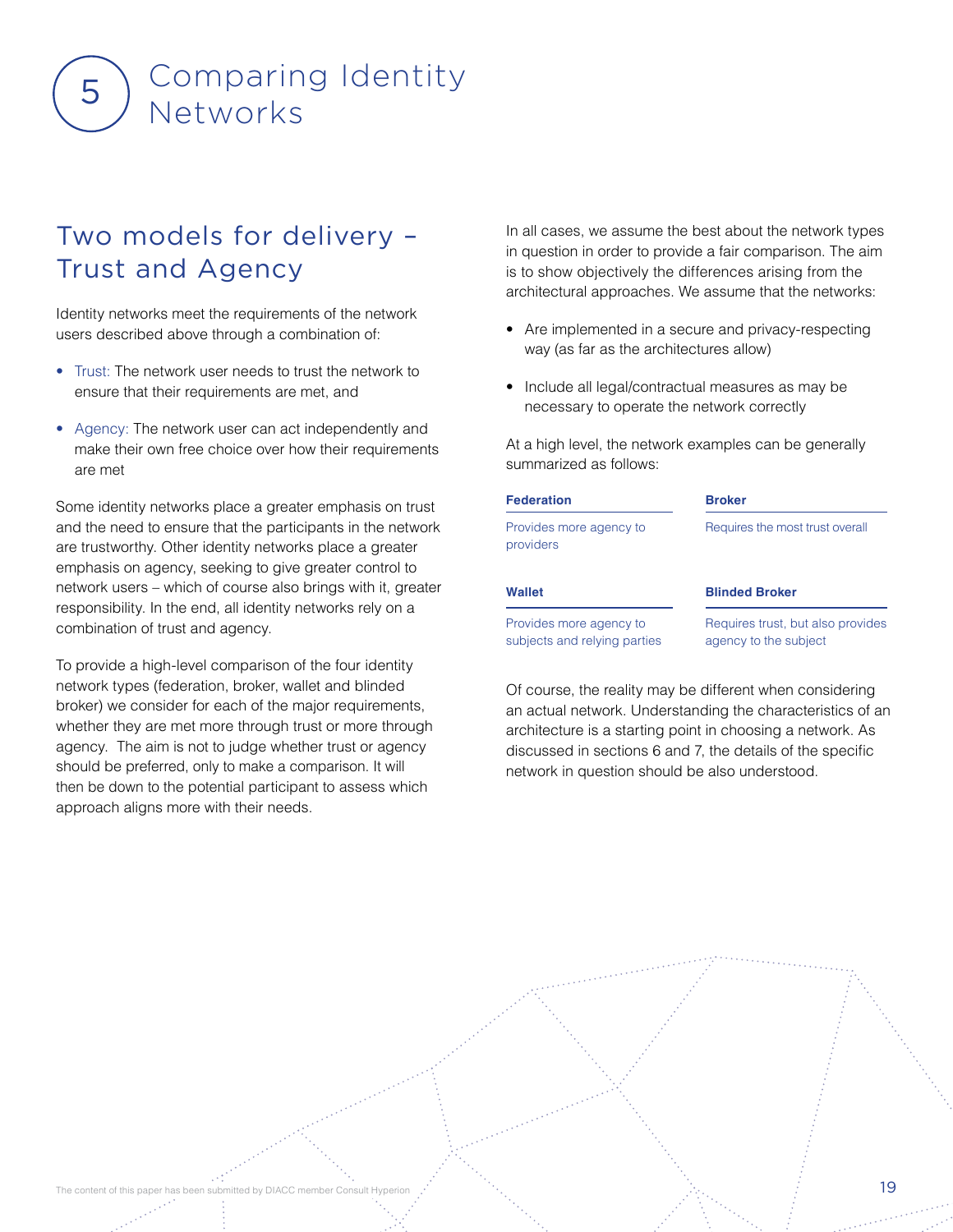### Comparing approaches

The following table illustrates how the four example network architectures, described above, compare in terms of their reliance on trust or agency.

|                   |              | <b>Federation</b> |                  |              | <b>Broker</b> |                  |
|-------------------|--------------|-------------------|------------------|--------------|---------------|------------------|
|                   | Provider     | Subject           | Relying<br>Party | Provider     | Subject       | Relying<br>Party |
| <b>Governance</b> |              |                   |                  |              |               |                  |
| Participation     | Agency       | <b>Trust</b>      | Agency           | <b>Trust</b> | <b>Trust</b>  | <b>Trust</b>     |
| Transparency      | Agency       | Agency            | <b>Trust</b>     | Agency       | Agency        | <b>Trust</b>     |
| Accountability    | Agency       | Agency            | Agency           | <b>Trust</b> | Agency        | <b>Trust</b>     |
| <b>Operation</b>  |              |                   |                  |              |               |                  |
| Confidentiality   | Agency       | <b>Trust</b>      | <b>Trust</b>     | <b>Trust</b> | <b>Trust</b>  | <b>Trust</b>     |
| Integrity         | Agency       | <b>Trust</b>      | Agency           | <b>Trust</b> | <b>Trust</b>  | <b>Trust</b>     |
| Availability      | <b>Trust</b> | <b>Trust</b>      | <b>Trust</b>     | <b>Trust</b> | <b>Trust</b>  | <b>Trust</b>     |

|                  |              | Wallet       |                  |              | <b>Blinded Broker</b> |                  |
|------------------|--------------|--------------|------------------|--------------|-----------------------|------------------|
|                  | Provider     | Subject      | Relying<br>Party | Provider     | Subject               | Relying<br>Party |
| Governance       |              |              |                  |              |                       |                  |
| Participation    | <b>Trust</b> | Agency       | Agency           | <b>Trust</b> | <b>Trust</b>          | <b>Trust</b>     |
| Transparency     | <b>Trust</b> | Agency       | Trust            | <b>Trust</b> | Agency                | <b>Trust</b>     |
| Accountability   | <b>Trust</b> | <b>Trust</b> | <b>Trust</b>     | <b>Trust</b> | Agency                | <b>Trust</b>     |
| <b>Operation</b> |              |              |                  |              |                       |                  |
| Confidentiality  | <b>Trust</b> | Agency       | Agency           | <b>Trust</b> | Agency                | Agency           |
| Integrity        | Agency       | <b>Trust</b> | Agency           | Agency       | <b>Trust</b>          | Agency           |
| Availability     | Agency       | Agency       | Agency           | <b>Trust</b> | <b>Trust</b>          | <b>Trust</b>     |

Appendix A provides a more detailed assessment including the rationale for each categorization of either "Trust" or "Agency". The table shows some clear differences between the network architectures which are discussed below. As with all such assessments, there will inevitably be differences when comparing against an actual identity network implementation.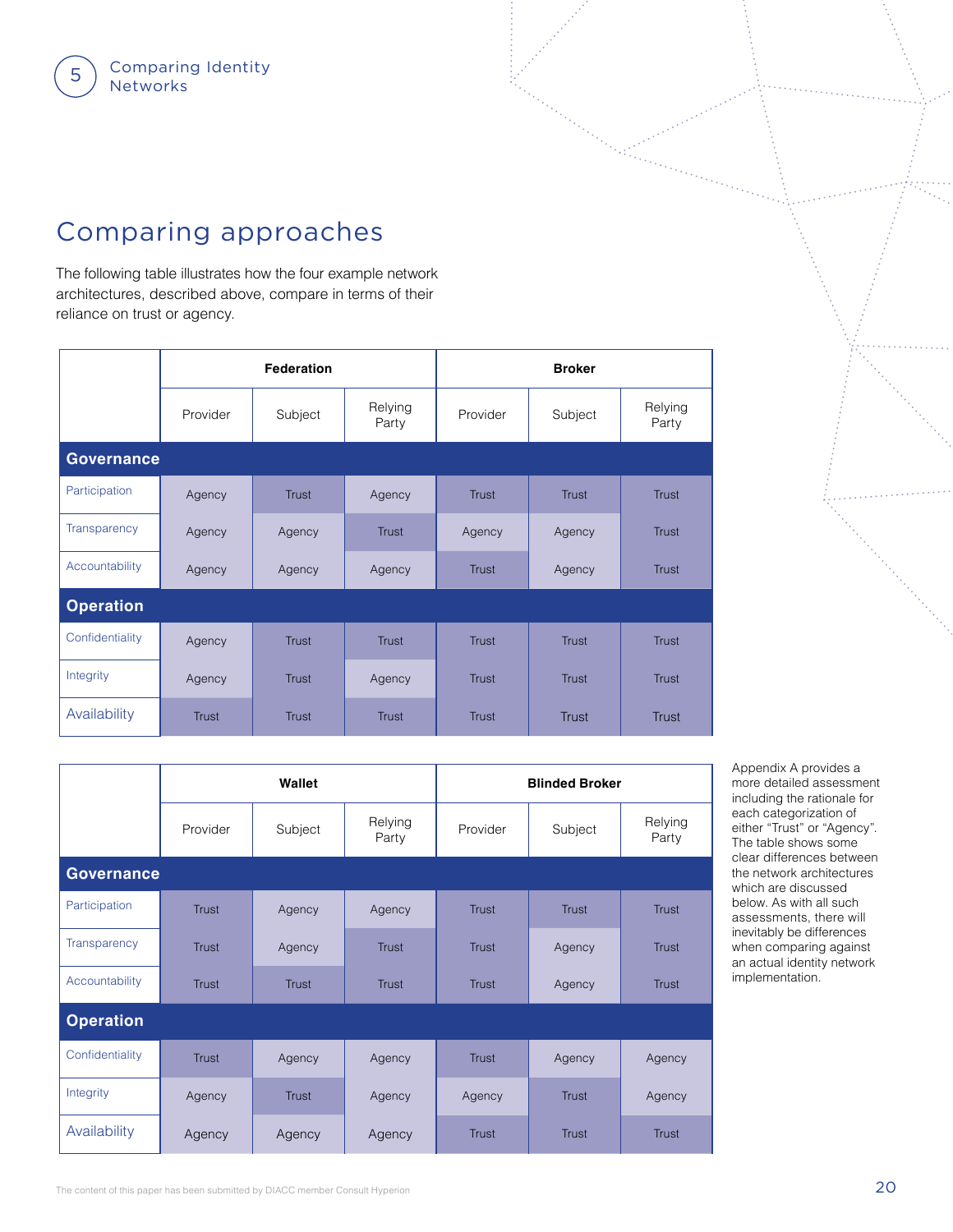### Trust and Agency in Federation Networks

Federation networks are often considered to be trust-based. Subjects typically rely on a single provider to manage their identity. However, subjects do have a level of agency. They can choose which provider to use, or even to have multiple digital identities by using multiple providers. Because the subject has a specific relationship within the network (with the provider), it should be relatively clear who they would complain to in the event that their digital identity was compromised. Of course, the level of recourse they would have with the provider would be dependent on the specific terms of the service offered by the provider (which may be mandated by the network itself in order to participate in the network).

Providers have agency in that they have much greater visibility over where digital identities are being used compared to the other network architectures. While this may be good for providers, it is less privacy-respecting for subjects and creates the risk that a provider could prevent a subject from accessing services from certain relying parties. Appropriate governance is required to ensure that the interests of the subject are protected.

While not commonly done, federated identity networks could apply cryptographic integrity controls to the transmission of credentials. This would provide non-repudiation in providerto-relying party communications.

### Trust and Agency in Broker Networks

In many respects, broker and federation networks are similar. In both the subject has a single provider relationship, who they need to trust to manage their identity.

The key difference in the broker example is the presence of a broker between providers and relying parties. The broker provides a means to integrate the parties but more importantly provides a privacy "air gap" between providers and relying parties. As a result, providers should not be able to see where credentials are being sent – this reduces the agency afforded to providers but also reduces the trust that subjects need to have in providers. On the other hand, the broker itself is a potential point of surveillance requiring subjects to trust that inappropriate monitoring or analysis of network usage does not occur. The network governance must ensure this does not happen.

Typically, the broker can see all credentials flowing across the network. Normally this will be transient and the expectation on the broker will be that it will not record the credentials, however the subject needs to trust that this is the case.



Federation **Network** 



Broker **Network** 

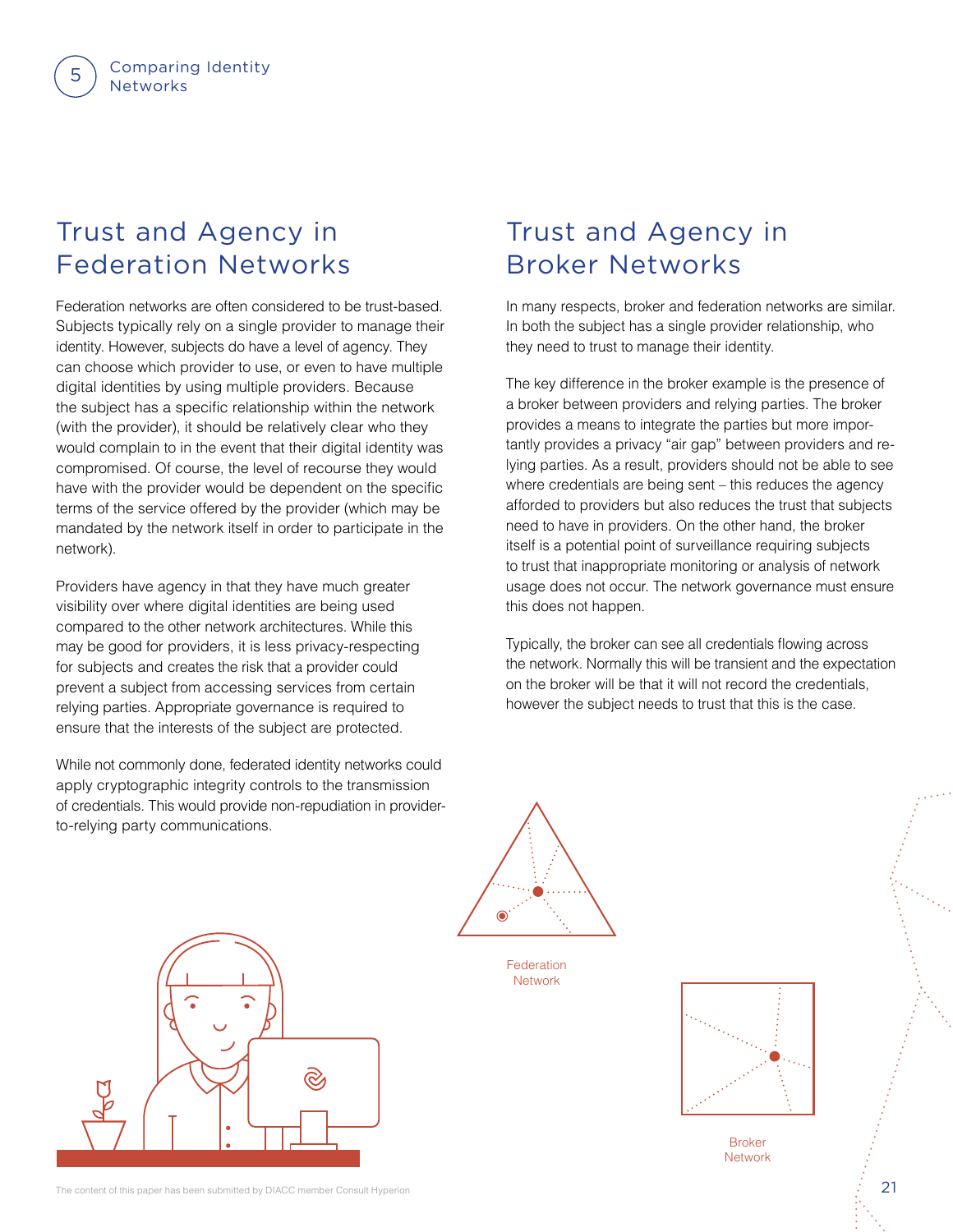### Trust and Agency in Wallet Networks

Comparing Identity

**Networks** 

Wallet networks are designed to provide agency to subjects. They do this by placing the wallet, which is controlled by the subject, between providers and relying parties. As each subject has their own wallet, the network is in effect decentralized with the control sitting with the subjects, at the edges.

The user must trust the wallet but, when implemented well, it will give them complete control of the flow of credentials (or proofs derived from them). Emerging standards, such as those for decentralized identifiers and verifiable credentials, will allow wallets to be interoperable at the "connections", "communications" and "credentials" layers. This will provide the subject with greater agency, allowing the subject to connect to any number of providers and relying parties (who support the standards), enabling the sharing of credentials between them (always via the subject).

From a governance perspective, there is still a need for trust. Relying parties will need to determine which providers are suitable for them and to be able to tell the subject (or their wallet) which providers are acceptable. This will require a governance framework that allows a relying party to assess the level of trust they put in credentials received from one provider (or provider type) over another.

### Trust and Agency in Blinded Broker Networks

A blinded broker network is similar to a "broker network" except that the broker is not able to see any of the credentials as they are transmitted. The broker still provides a privacy "air gap" between providers and relying parties, meaning that both need to trust the network as it is responsible for vetting which providers and relying parties can participate. It also sets standards for providers, or groups them according to type (e.g. regulated entity, non-regulated entity) in order that the relying party can specify the type of provider that will meet their needs without necessarily knowing exactly which provider is to be used.

The blinded broker network, by providing the subject with an agent, gives greater agency to the subject. The agent, in combination with the blinded broker, allows the subject to control the sharing of their credentials and minimize the risk of exposure during transmission.



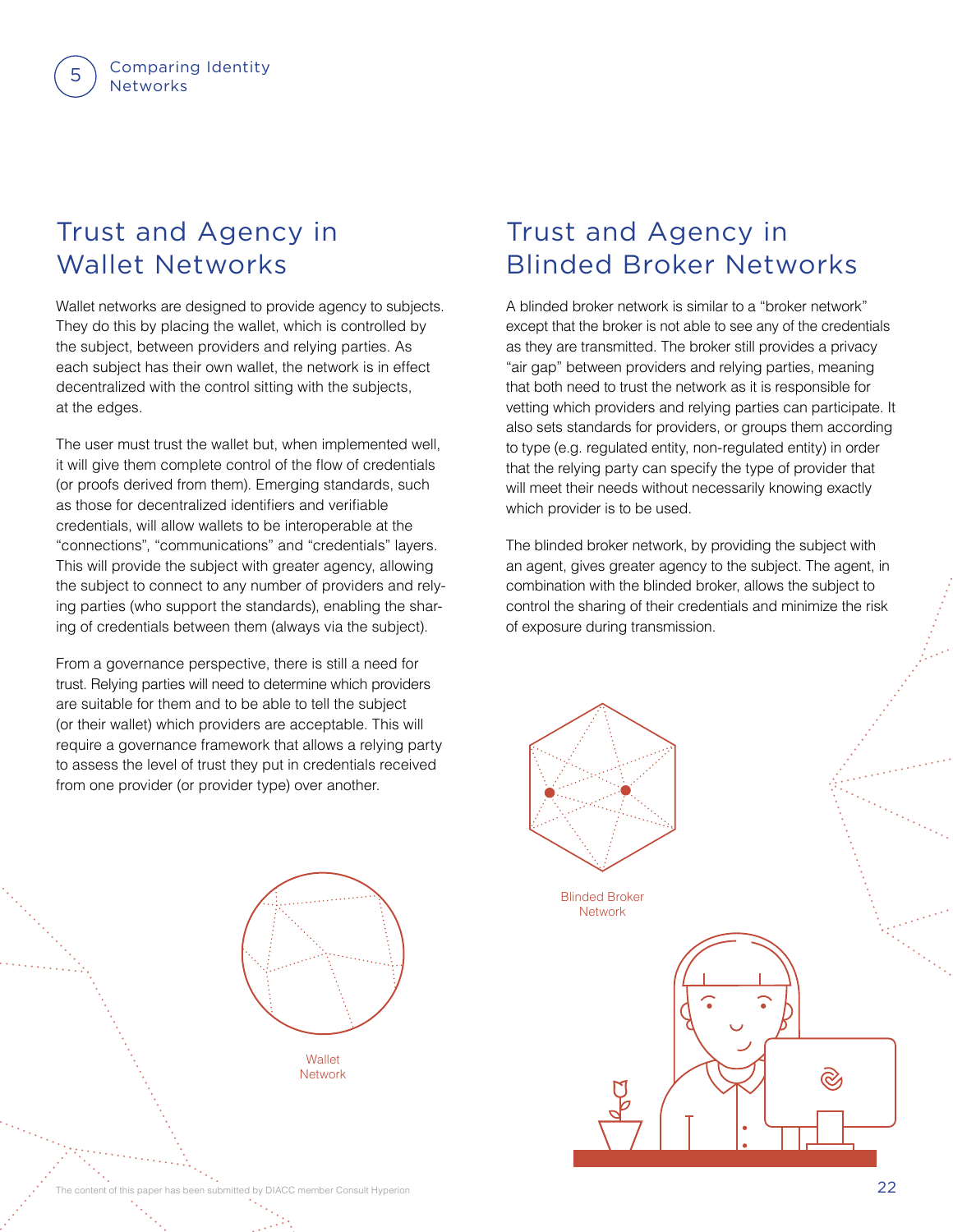

There are many factors in determining whether to participate in an identity network or not. This section discusses some of the key considerations.

### Utility

The range of services offered by identity networks varies. Understanding whether a particular identity network will serve your needs requires considering the following:

#### **Identity transactions supported**

As highlighted in section 2 above, identity networks can provide identification, authentication or authorization services.

Many established identity networks have focused on identity verification and logon services. Often the newer identity networks are looking to extend the scope to support the exchange of credentials, under the subject's control.

#### **Sector**

Some identity networks are built for or within specific sectors, e.g. government sector or financial services. Where this is the case, the ability of those networks to be used in other sectors will depend on:

- Legal, regulatory or commercial restrictions limiting their use
- Flexibility to support the requirements of another sector
- Privacy concerns arising from opening up the network

Other identity networks are designed to be usable in a range of sectors. The question then is whether the needs of your sector can be supported by the identity network.

#### **Scope**

Most identity networks to date have focused on providing portable digital identities to individuals and often just to enable them to access services. But digital identity applies to far more than consumer-to-organization interactions.

Organizations have identities. Today these identities may be manifested through registers of companies and the like. These identities along with any associated credentials,

need to be available in digital form for organizations to be able to function effectively in the digital economy.

Connected devices have identities too. While devices usually act on behalf of individuals or organizations, there will be credentials (e.g. serial number) that stay with the device regardless of who it is acting for. It is therefore useful to consider devices as having identities in their own right.

Across the digital economy, transactions will be performed between every conceivable permutation of individual, organization, and device. Which of those apply to you will determine whether a specific identity network meets your needs.

#### **Mode**

Credentials will be transmitted from providers to relying parties in one of two modes:

- Real-time: the credential is obtained from the provider real-time, at the point it is requested by the relying party. The mode is supported by all network architectures.
- Store and forward: the credential is obtained from the provider ahead of when it is requested by a relying party. This mode typically only applies to wallet network architectures, where credentials can be stored in a wallet until the subject chooses to share them with a relying party.

There are advantages and disadvantages to each approach. Real-time credentials will be more current (up to date) but depend on the provider being online. Store and forward credentials are simpler to orchestrate (you know if you have the necessary credentials) and do not require the provider to be online. Revoking credentials is more challenging (but possible) and ensuring credentials are up to date may be an issue.

#### **Identity migration**

In an ideal world, it should be possible for subjects to migrate their digital identities, i.e. choose a different organization to help them manage it. In federation and broker examples, where usage may be limited to identification and authentication, this often involves starting from scratch with a new provider. In other words, migration is not built into the network design.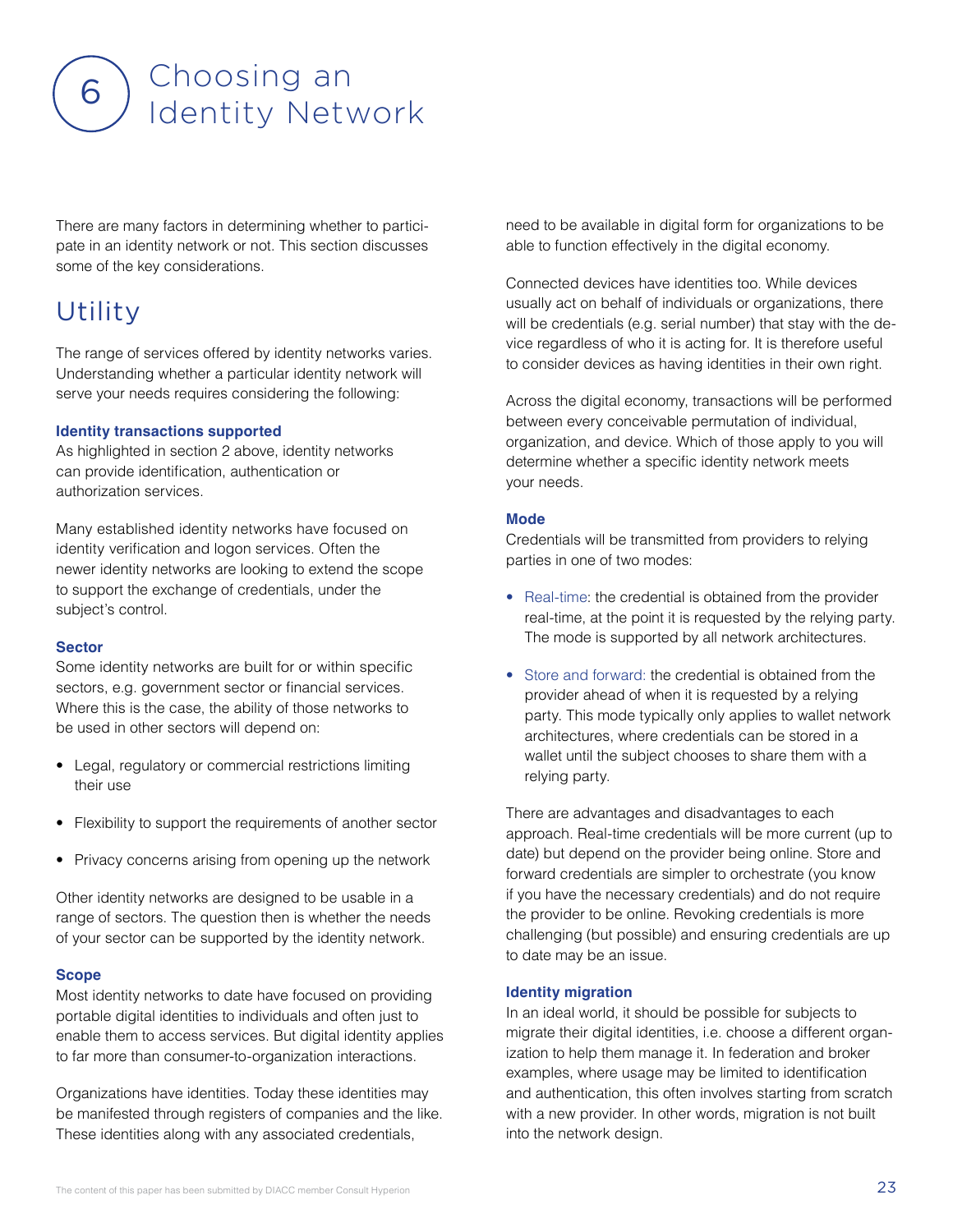Wallet identity networks sometimes give the subject significant choice over their wallet. This suggests that if a subject is unhappy with one wallet, they could move to another wallet – including transferring all stored credentials. Whether or not this is actually supported by wallets is another matter as the process is likely to involve subtle cryptographic key management processes that if implemented badly could leave a wallet open to takeover or theft – although depending on implementation may not enable a scalable attack.

For identity networks that support the broad exchange of credentials, the need to support migration will be more pressing, as the task of re-establishing all credentials (or all connections) could be onerous for the subject.

#### **Interoperability**

Identity networks clearly need to be able to interoperate with the systems employed by network users. It is often highly desirable for identity networks to conform to industry standards. This may allow identity networks to interoperate with each other or allow network users to choose to employ an alternative identity network, avoiding being locked into proprietary solutions.

#### **Adoption**

To be successful an identity network will need to be adopted by subjects, providers and relying parties. Some potential network users may only wish to participate in a network with sufficient rates of adoption or growth rates indicating future adoption levels. For others, this may be less of an issue.

### Trust

As discussed in section 4, all identity networks rely on trust to some level to meet their requirements. When evaluating a particular network, the following may need to be considered in this area.

#### **Governance**

In every identity network, the governance arrangements are key to determining how the network is implemented and what controls are put in place to ensure the network remains safe and secure. Ultimately, however, you will need to rely on regulation or legal contract to gain a level of certainty on how well you or your customers' interests are protected.

Where regulation of identity systems exists today, it tends to relate to specific government-controlled identity systems. For most identity networks, the rules are set by a commercial organization or a consortium, so you will need to rely on your contract with that body, whether direct or indirect.

Some wallet networks are seeking to create open, transparent and sustainable governance structures. Only time will tell how these structures are held legally accountable in any particular jurisdiction. You should consider carefully what recourse you or your customers would have – either from the network itself or from the organization through which you obtain access to the network.

#### **Transparency**

Transparency is a key enabler for trust. The more open a system is to public scrutiny, the more likely it is to be robust. The same principle sits behind open-source software.

All identity networks leverage open protocols for interoperability reasons. These provide an element of transparency. The specific components within a network – providers, wallets, etc. may not be open source, however.

#### **Assurance**

Alongside transparency, there will also be a need for assurance processes, that ensure that services are robust and auditable. This could include assessing the processes employed in the sourcing of attributes and the issuance of credentials. It could also include ensuring that appropriate security standards and other best practices are followed.

You should consider the protections built into the network including the ability to monitor and detect fraud, how compromised credentials are revoked and how the network ensures that network users behave appropriately, e.g. relying parties only answer for credentials that they need.

#### **Funding**

Understanding how a network is funded will help you determine what the incentives are for the various players in an identity network. In particular, if the funding of the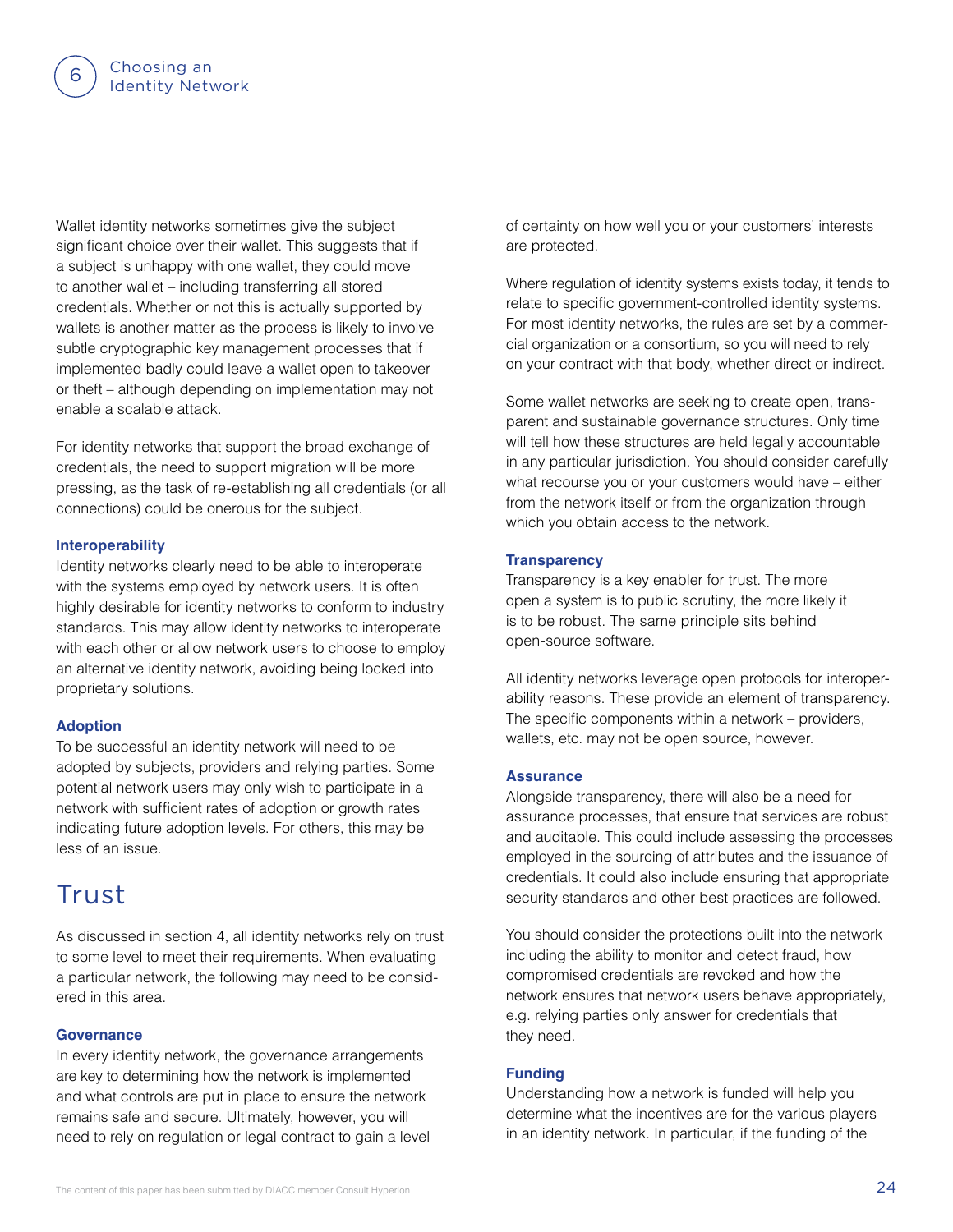identity network (or some component of it) is in conflict with the protections the network is supposed to provide, that could raise serious trust concerns.

This has been a constant issue for social networks that depend on targeted advertising for revenue, which is in direct conflict with delivering a privacy-respecting service. There are also questions over content providers who employ subscription models. It is often far from clear how personal data is used.

#### **Maturity**

The digital identity landscape is rapidly changing with much innovation occurring. While this is producing potentially compelling new models for how digital identity is done, it will take time for these new initiatives to mature and be tested at scale. You need to be aware of the maturity of any digital identity network to ensure you can mitigate any risk arising from the lack of maturity.

### Privacy

Privacy is fundamental to identity networks, especially those serving individuals. It is paramount that privacy principles (such as the PIPEDA Fair Information Processing Principles) are upheld and that systems are built with privacy-by-design. Nonetheless, you should assess whether the approach to privacy taken by any identity network under consideration meets your specific needs.

#### **Choice**

Choice allows subjects to have some say over who processes their personal information, allowing them to decide, to some extent, who they wish to trust.

In the federation and broker examples, subjects will choose a provider to manage their digital identity. They will not be able to choose the partners that the provider collaborates with, however. Often these partners will provide background data sources that are used to establish the subject's identity.

In the wallet example, the subject will choose which wallet to use to manage their digital identity. The subject may also be able to choose which providers to connect to, in order to obtain credentials – so long as they have relationships with enough providers to facilitate a choice.

The blinded broker example allows the subject to choose providers that the network has vetted and brought into the network.

#### **Data protection**

You should take care to ensure that your data protection obligations are met, bearing in mind that data protection law varies between jurisdictions and different laws may apply to government and private sector organizations.

#### **Transparency**

Transparency is important in protecting privacy as well as in governance. The way that personal data is held and used must be understandable and clear to subjects for them to be able to use the identity network confidently.

#### **Accountability**

Accountability complements transparency providing network users, but subjects in particular, confidence that the providers of the network will be held to account in the event that personal data is compromised.

Wallet networks attempt to give the subject agency with respect to their digital identity. This could place additional responsibility on the subject and reduce the accountability of the identity network itself. Getting the balance right here will be important to ensure subjects have both control and recourse.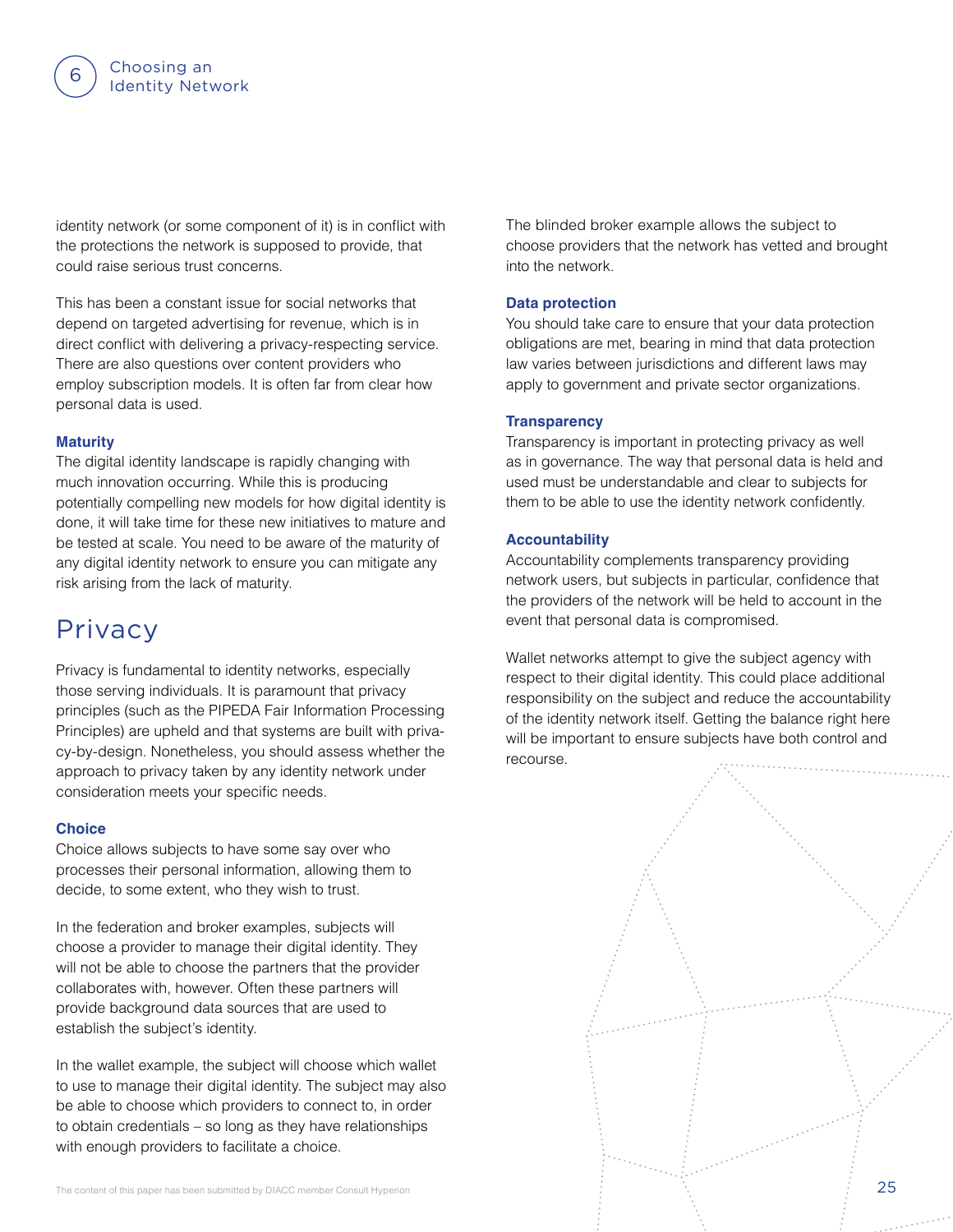

Comparing identity networks may not be a straightforward exercise. The different architectures do not map directly onto each other and networks of the same type may vary in implementation. The following general points should be considered when evaluating any identity network.

### Are you comparing like with like?

Some identity networks provide all four layers described in section 2 above (connections, communications, credentials, certifications). Others focus on the first three layers only (connections, communications, credentials).

If two networks do not provide the same layers, it may not be possible to make a direct comparison between them. When comparing two or more identity networks it is important that you ensure you are comparing like with like, otherwise any conclusions drawn will likely be incorrect.

When an identity network does not cover the certifications layer, it will be necessary to plug that gap, for example by defining a trust framework and associated governance. Typically trust frameworks are not defined in isolation. Rather they contain the agreed rules that govern how a network is used within a specific sector or context.

### Are you building for now or the future?

The examples presented in section 3 reflect developments occurring in the market, with the general direction of travel being towards architectures that are more decentralized and more centered around the subject. The maturity of individual identity networks will vary considerably.

For some organizations, digital transformation will take years to achieve. While digital identity is central to any such transformation, what that means will depend on where the organization is in its transformation journey. For example, an organization may first seek to replace existing manual identification processes with a digital equivalent. That may provide some immediate benefits to the organization and its customers. In the long run, full digital transformation could fundamentally change the way that customer data is managed, enabling new digital services

and user experiences not previously possible. When selecting an identity network, it is important to consider both short term requirements and longer-term goals – as the identity network required to address these needs could differ, requiring a roadmap to ensure that the approach taken in the short term does not prevent achieving those longer-term goals.

### Does the implementation meet your specific needs?

The examples presented in this paper provide a guide but are not a substitute for ensuring the specific identity network in question, and its implementation, meet your needs.

The wallet and blinded broker examples given use strong cryptographic mechanisms that, if implemented well, provide high levels of authentication and integrity. Federation and broker networks on the other hand, are often based on less advanced logon-based controls, which can be susceptible to account takeover. The examples are however only illustrative. It is essential you understand the strengths and weaknesses of any network you consider.

You should use the requirements, listed in section 4 above, as a guide to defining your own detailed requirements. These can then be used to ensure that a specific identity network under consideration meets your needs.

### What are the network user needs?

In section 5, we considered whether identity networks are more trust or more agency based. We have not however argued which of trust or agency is better – if indeed there is a simple answer to that question. In reality, some combination of both is needed.

Network users need to be sure that identity networks are safe, secure, reliable and proportionate. Inevitably, network users will need to trust the suppliers of identity network services on some level. On the other hand, solutions should be open to scrutiny and architected to minimize (as far as possible) the trust that must be placed on suppliers.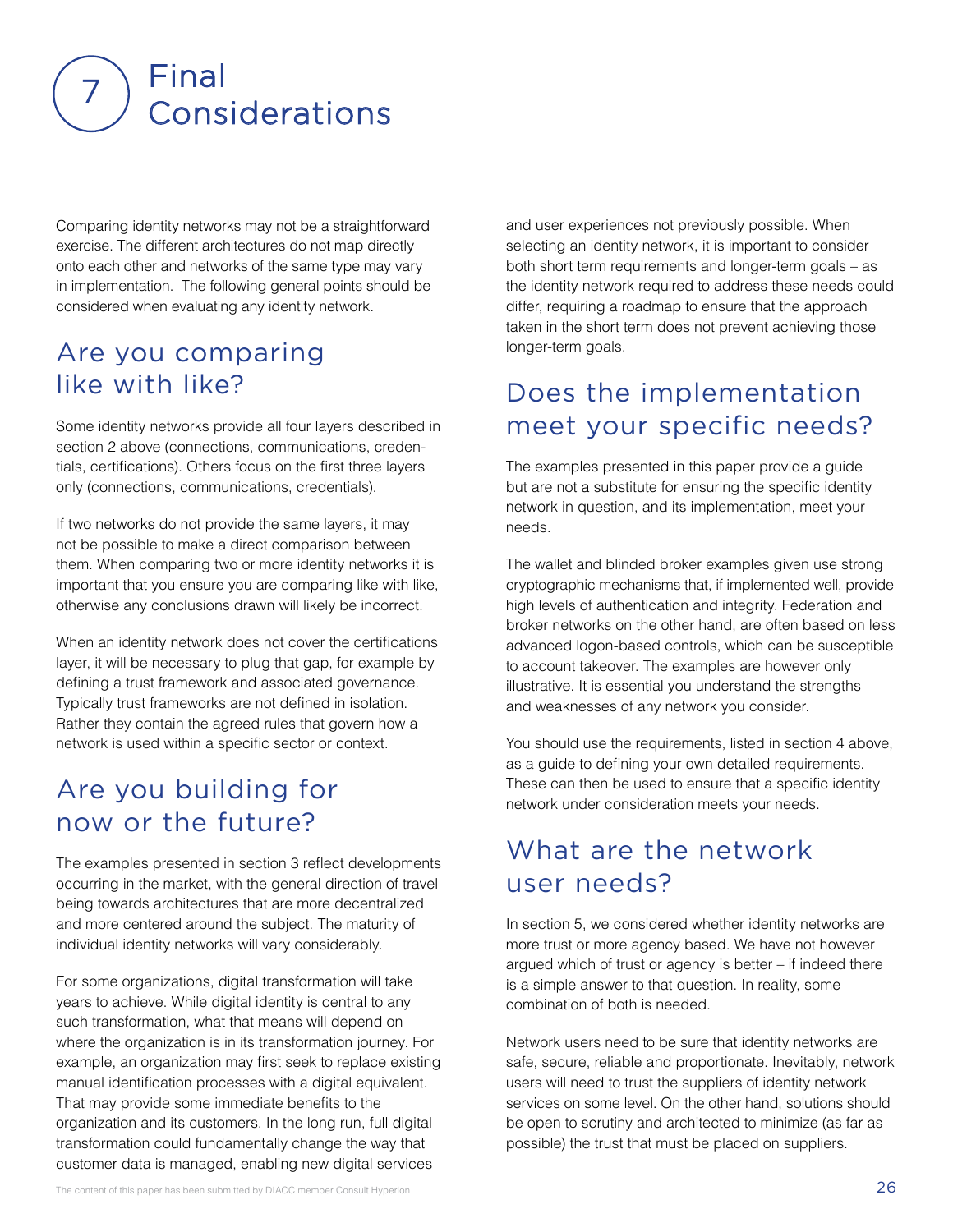

The need for trust is likely to be greatest for individuals, who typically will have the least capability to determine whether something is fit for purpose or not. They also typically have the least ability to manage their identity information well. So, while a network may provide agency in its design, it is likely that individuals will still need to rely on an organization they trust to participate safely in any identity network.

Getting the right balance of trust and agency will be key to ensuring that the needs of network users are met and that they have confidence in the network.





As the world becomes increasingly connected, it is vital that services are built that better protect the data of individuals and businesses. But this must be done in a way that reduces friction, supports inclusion and provides choice. Otherwise services will not be used, or certain segments of the population could be excluded. Identity networks put individuals and businesses back in control of their data, supporting seamless but secure access to the rapidly developing digital economy. Choosing the right identity network requires careful consideration, but it is an important step in digital transformation.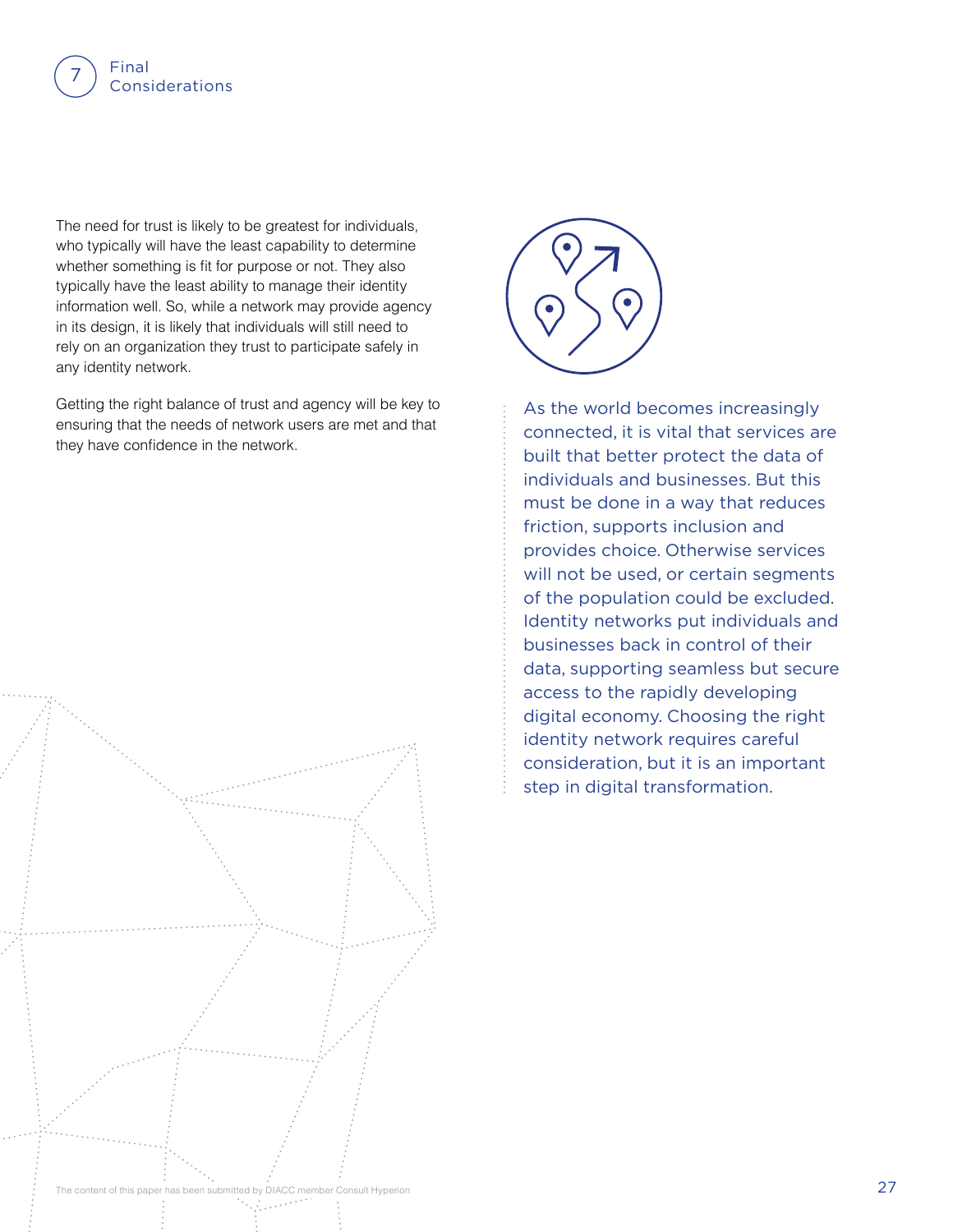# Appendix A – Assessing Networks

### Federation

| Requirement          | <b>Primary Basis</b> | Rationale                                                                                                                                                                 |
|----------------------|----------------------|---------------------------------------------------------------------------------------------------------------------------------------------------------------------------|
| Governance           |                      |                                                                                                                                                                           |
| Participation        |                      |                                                                                                                                                                           |
| Provider             | Agency               | Can see who the relying party is                                                                                                                                          |
| Subject              | <b>Trust</b>         | Relies on provider to be inclusive                                                                                                                                        |
| <b>Relying party</b> | Agency               | Can see who the provider is                                                                                                                                               |
| Transparency         |                      |                                                                                                                                                                           |
| Provider             | Agency               | Usually provider will control the consent process                                                                                                                         |
| Subject              | Agency               | Consent process will be provided by provider to subject                                                                                                                   |
| Relying party        | <b>Trust</b>         | Processes followed by provider to produce credentials not auditable by relying party.<br>Relying party either has to trust provider directly or third-party audit process |
| Accountability       |                      |                                                                                                                                                                           |
| Provider             | Agency               | Knows where credentials are being used so could seek recourse                                                                                                             |
| Subject              | Agency               | Single relationship (with provider), so clear place to seek recourse                                                                                                      |
| Relying party        | Agency               | Knows where credentials come from so could seek recourse                                                                                                                  |
|                      |                      |                                                                                                                                                                           |
| Operation            |                      |                                                                                                                                                                           |
| Confidentiality      |                      |                                                                                                                                                                           |
| Provider             | Agency               | Knows where credentials are being used so can, to some extent, hold relying parties<br>to account                                                                         |
| Subject              | <b>Trust</b>         | Subject has no visibility or part in provider-to-relying party communications                                                                                             |
| Relying party        | <b>Trust</b>         | Relies on provider to only share minimal credentials                                                                                                                      |
| Integrity            |                      |                                                                                                                                                                           |
| Provider             | Agency               | Provider communicates directly with relying party so could put non-repudiation<br>measures in place                                                                       |
| Subject              | <b>Trust</b>         | Relies on provider to implement identity theft protection                                                                                                                 |
| Relying party        | Agency               | Relying party receives credentials directly from provider so could put non-repudiation<br>measures in place                                                               |
| Availability         |                      |                                                                                                                                                                           |
| Provider             | <b>Trust</b>         | Provider needs to be able to meet requirements of network                                                                                                                 |
| Subject              | <b>Trust</b>         | Relies on provider being available and continuing to provide service                                                                                                      |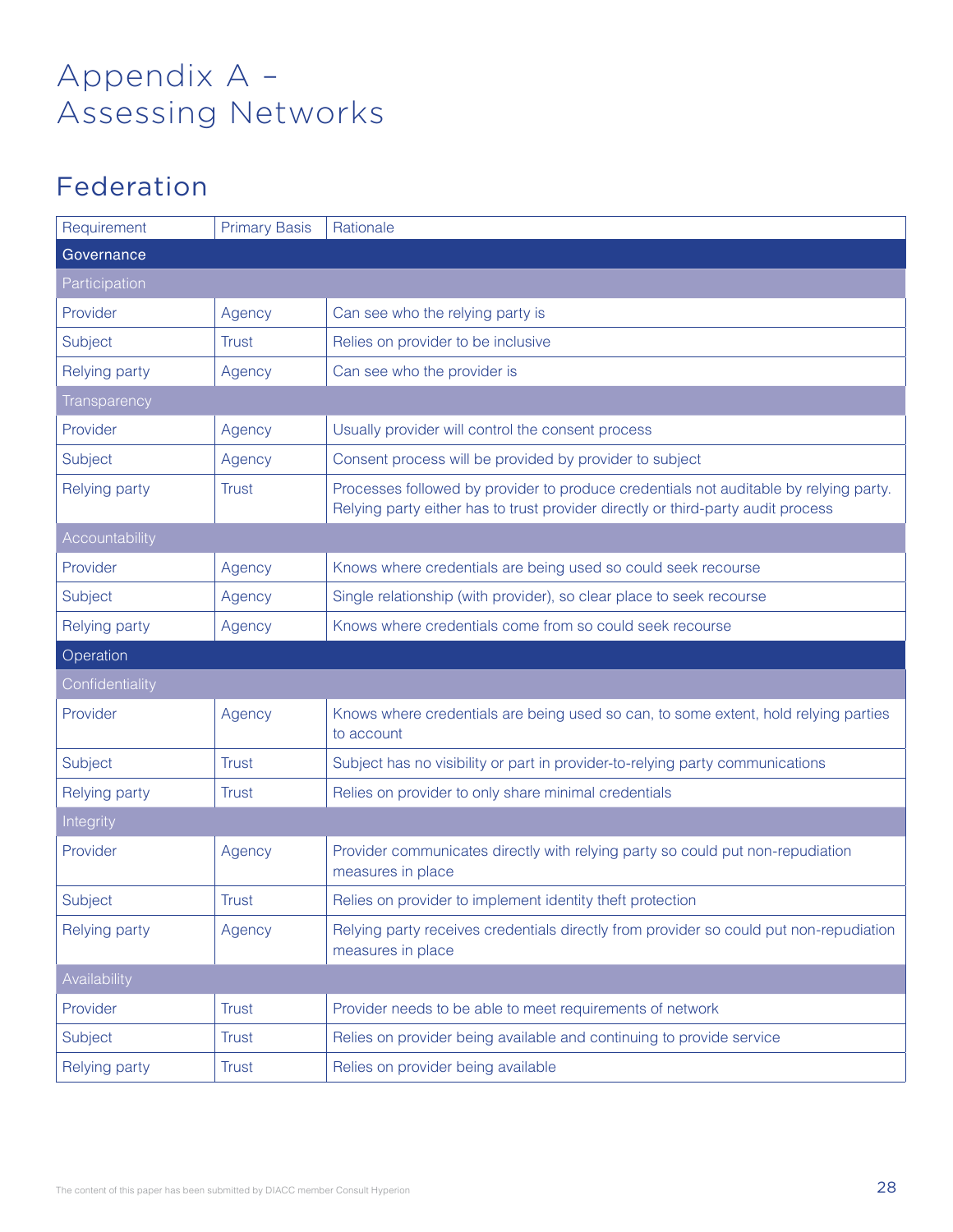### Broker

| Requirement          | <b>Primary Basis</b> | Rationale                                                                                                                                                                 |
|----------------------|----------------------|---------------------------------------------------------------------------------------------------------------------------------------------------------------------------|
| Governance           |                      |                                                                                                                                                                           |
| Participation        |                      |                                                                                                                                                                           |
| Provider             | <b>Trust</b>         | May not see who the relying party is                                                                                                                                      |
| Subject              | <b>Trust</b>         | Depends on availability of suitable provider                                                                                                                              |
| Relying party        | Trust                | May not see who the provider is                                                                                                                                           |
| Transparency         |                      |                                                                                                                                                                           |
| Provider             | Agency               | Usually provider will control the consent process                                                                                                                         |
| Subject              | Agency               | Consent process will be provided by provider to subject                                                                                                                   |
| Relying party        | <b>Trust</b>         | Processes followed by provider to produce credentials not auditable by relying party.<br>Relying party either has to trust provider directly or third-party audit process |
| Accountability       |                      |                                                                                                                                                                           |
| Provider             | <b>Trust</b>         | May not know where credentials are being used so will rely on network to hold relying<br>parties to account                                                               |
| Subject              | Agency               | Single relationship (with provider), so clear place to seek recourse                                                                                                      |
| Relying party        | <b>Trust</b>         | May not know where credentials originate from so will rely on network to hold provider<br>to account                                                                      |
| Operation            |                      |                                                                                                                                                                           |
| Confidentiality      |                      |                                                                                                                                                                           |
| Provider             | <b>Trust</b>         | May not know where credentials are being used so will rely on network to hold relying<br>parties to account                                                               |
| Subject              | <b>Trust</b>         | Subject has no visibility or part in provider-to-relying party communications<br>Potential point of surveillance at the broker                                            |
| <b>Relying party</b> | <b>Trust</b>         | Relies on provider to only share minimal credentials                                                                                                                      |
| Integrity            |                      |                                                                                                                                                                           |
| Provider             | <b>Trust</b>         | Has to trust broker not to alter data                                                                                                                                     |
| Subject              | <b>Trust</b>         | Relies on provider to implement identity theft protection                                                                                                                 |
| <b>Relying party</b> | <b>Trust</b>         | Has to trust broker not to alter data                                                                                                                                     |
| Availability         |                      |                                                                                                                                                                           |
| Provider             | <b>Trust</b>         | Provider needs to be able to meet requirements of network                                                                                                                 |
| Subject              | <b>Trust</b>         | Relies on provider being available and continuing to provide service                                                                                                      |
| Relying party        | <b>Trust</b>         | Relies on provider (and broker) being available                                                                                                                           |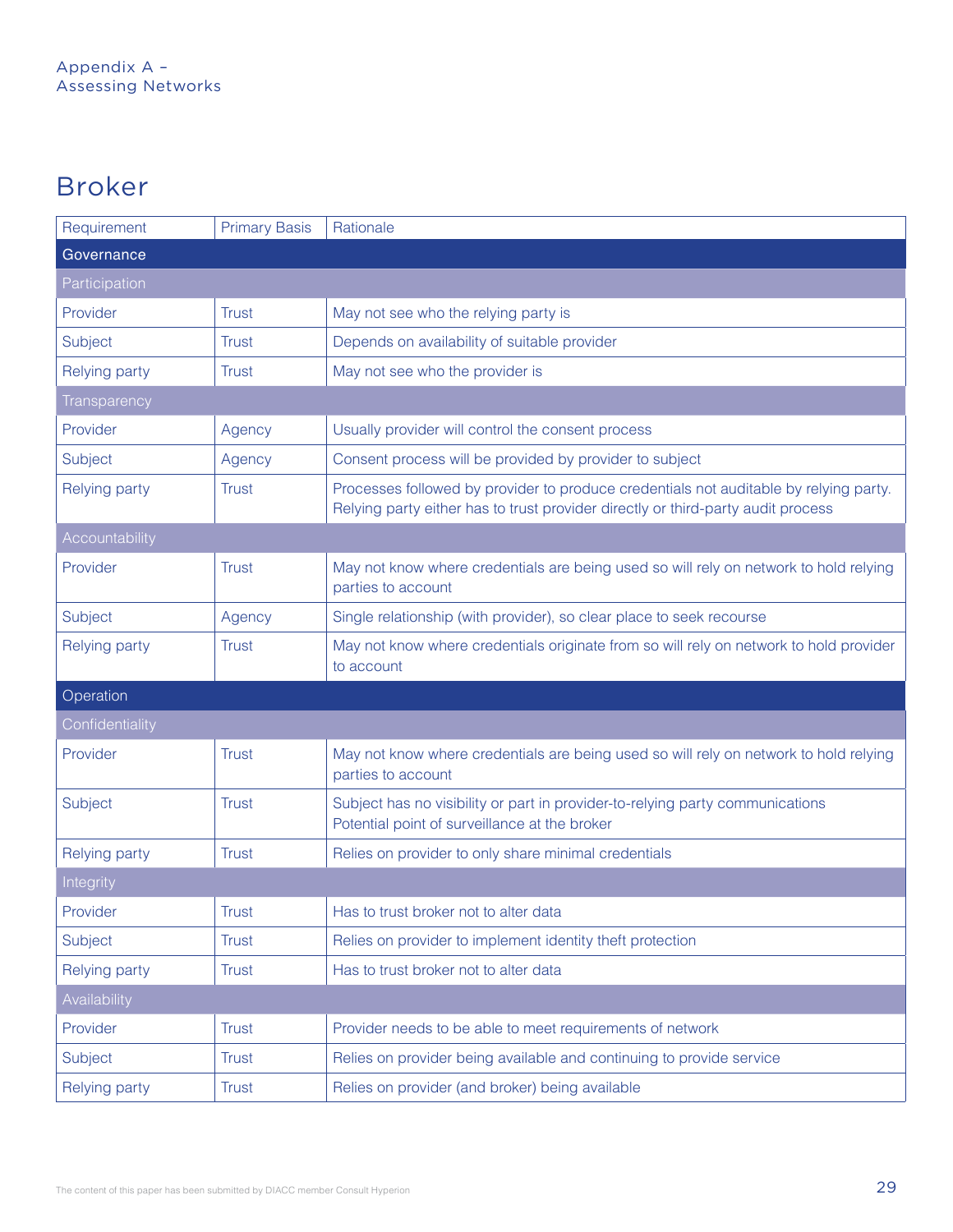### Wallet

| Requirement          | <b>Primary Basis</b> | Rationale                                                                                                                                                                   |
|----------------------|----------------------|-----------------------------------------------------------------------------------------------------------------------------------------------------------------------------|
| Governance           |                      |                                                                                                                                                                             |
| Participation        |                      |                                                                                                                                                                             |
| Provider             | <b>Trust</b>         | Cannot see who the relying party is                                                                                                                                         |
| Subject              | Agency               | Anyone should be able to get a wallet                                                                                                                                       |
| <b>Relying party</b> | Agency               | Can see who the provider is                                                                                                                                                 |
| Transparency         |                      |                                                                                                                                                                             |
| Provider             | <b>Trust</b>         | Provider may have to trust wallet to collect consent                                                                                                                        |
| Subject              | Agency               | Consent process will be provided by wallet to subject                                                                                                                       |
| <b>Relying party</b> | <b>Trust</b>         | Processes followed by provider to produce credentials not auditable by relying party.<br>Relying party has to trust either provider directly or third-party audit process   |
| Accountability       |                      |                                                                                                                                                                             |
| Provider             | <b>Trust</b>         | May not know where credentials are being used so will rely on the network to hold<br>relying parties to account                                                             |
| Subject              | <b>Trust</b>         | While subject can see a full history of credential sharing, the process of obtaining<br>recourse may be complex with multiple providers. No single place to go for recourse |
| <b>Relying party</b> | <b>Trust</b>         | May not know where credentials originate from so will rely on the network to hold<br>provider to account                                                                    |
| Operation            |                      |                                                                                                                                                                             |
| Confidentiality      |                      |                                                                                                                                                                             |
| Provider             | <b>Trust</b>         | Does not know where credentials are being used so will rely on the network to hold<br>relying parties to account                                                            |
| Subject              | Agency               | Subject controls the end-to-end transmission of credentials                                                                                                                 |
| Relying party        | Agency               | Protocols designed to support minimal disclosure                                                                                                                            |
| <b>Integrity</b>     |                      |                                                                                                                                                                             |
| Provider             | Agency               | Integrity of data cryptographically protected                                                                                                                               |
| Subject              | <b>Trust</b>         | Will rely on wallet to protect against identity theft                                                                                                                       |
| <b>Relying party</b> | Agency               | Integrity of data cryptographically protected                                                                                                                               |
| Availability         |                      |                                                                                                                                                                             |
| Provider             | Agency               | Depending on implementation provider may not need to be "always on"                                                                                                         |
| Subject              | Agency               | Subject is not reliant on provider as credentials are stored in wallet,<br>controlled by subject                                                                            |
| Relying party        | Agency               | Not reliant on provider being available                                                                                                                                     |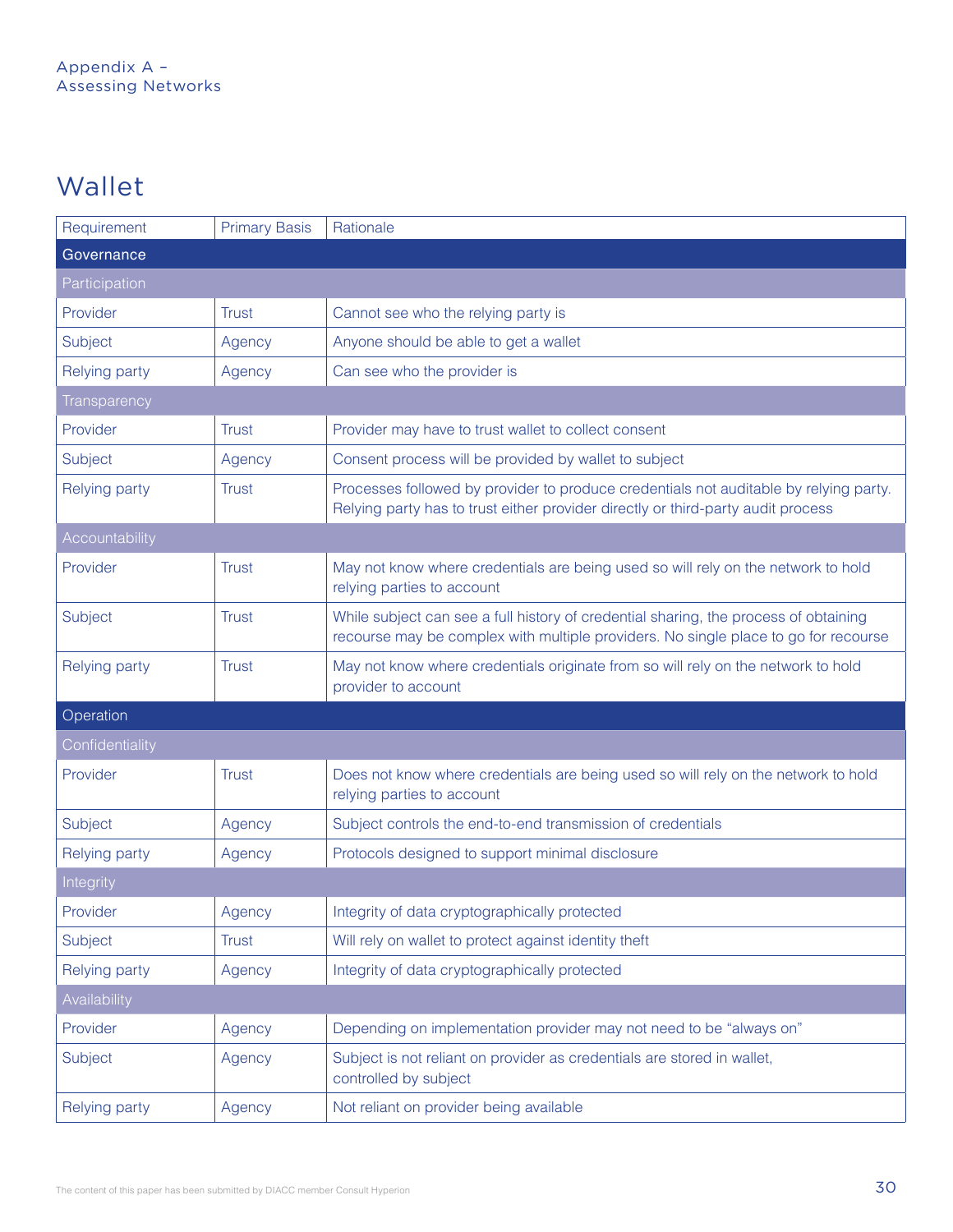### Blinded Broker

| Requirement          | <b>Primary Basis</b> | Rationale                                                                                                                                                             |
|----------------------|----------------------|-----------------------------------------------------------------------------------------------------------------------------------------------------------------------|
| Governance           |                      |                                                                                                                                                                       |
| Participation        |                      |                                                                                                                                                                       |
| Provider             | <b>Trust</b>         | Cannot see who the relying party is                                                                                                                                   |
| Subject              | <b>Trust</b>         | Relies on network to be inclusive                                                                                                                                     |
| <b>Relying party</b> | <b>Trust</b>         | Cannot see who the provider is                                                                                                                                        |
| Transparency         |                      |                                                                                                                                                                       |
| Provider             | <b>Trust</b>         | Provider may have to trust agent to collect consent                                                                                                                   |
| Subject              | Agency               | Consent process will be provided by agent to subject                                                                                                                  |
| Relying party        | <b>Trust</b>         | Processes followed by provider to produce credentials not auditable by relying party.<br>Relying party has to trust either provider or governance provided by network |
| Accountability       |                      |                                                                                                                                                                       |
| Provider             | <b>Trust</b>         | Does not know where credentials are being used so will rely on the network to hold<br>relying parties to account                                                      |
| Subject              | Agency               | Single relationship (with network), so clear place to seek recourse                                                                                                   |
| <b>Relying party</b> | <b>Trust</b>         | Does not know where credentials originate from so will rely on network to hold provid-<br>er to account                                                               |
| Operation            |                      |                                                                                                                                                                       |
| Confidentiality      |                      |                                                                                                                                                                       |
| Provider             | <b>Trust</b>         | Does not know where credentials are being used so will rely on the network to hold<br>relying parties to account                                                      |
| Subject              | Agency               | Subject controls the end-to-end transmission of credentials                                                                                                           |
| <b>Relying party</b> | Agency               | Protocols designed to support minimal disclosure                                                                                                                      |
| Integrity            |                      |                                                                                                                                                                       |
| Provider             | Agency               | Integrity of data cryptographically protected                                                                                                                         |
| Subject              | <b>Trust</b>         | Relies upon strength of authentication to the agent                                                                                                                   |
| <b>Relying party</b> | Agency               | Integrity of data cryptographically protected                                                                                                                         |
| Availability         |                      |                                                                                                                                                                       |
| Provider             | <b>Trust</b>         | Provider needs to be able to meet requirements of network                                                                                                             |
| Subject              | <b>Trust</b>         | Relies on provider being available and continuing to provide service                                                                                                  |
| Relying party        | <b>Trust</b>         | Relies on provider (and broker) being available                                                                                                                       |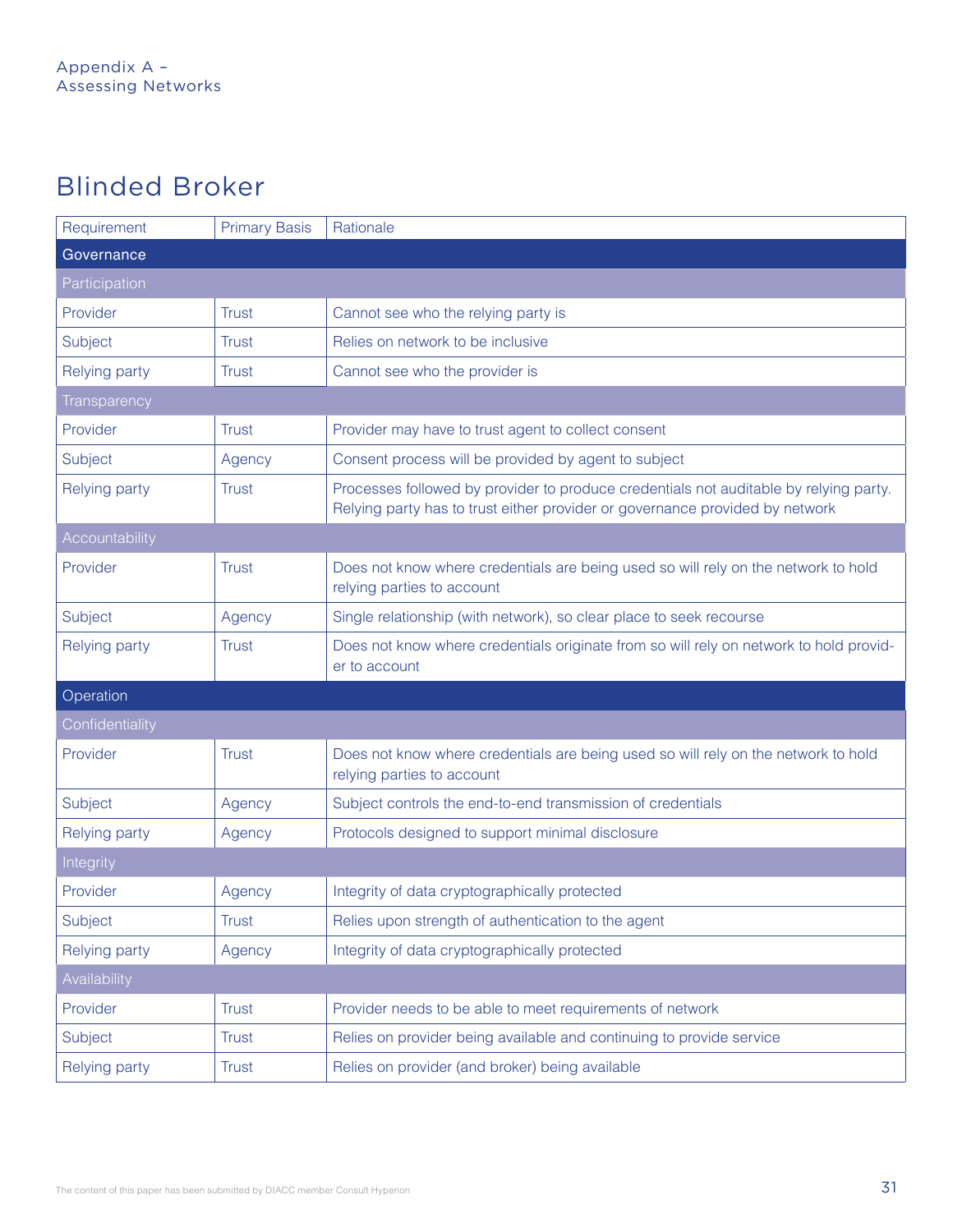# Appendix B – Terminology

| <b>Term</b>               | <b>Definition</b>                                                                                                                                                                               |
|---------------------------|-------------------------------------------------------------------------------------------------------------------------------------------------------------------------------------------------|
| Agency                    | The network user can act independently and make their own free<br>choice over how their requirements are met                                                                                    |
| Agent                     | A service provided to a subject, allowing the subject to control the<br>sharing of credentials (but not store credentials - see wallet below)                                                   |
| Attribute                 | A quality or characteristic of a subject                                                                                                                                                        |
| <b>Broker</b>             | An identity network architecture based on a centralized service<br>connecting providers and relying parties                                                                                     |
| <b>Blinded Broker</b>     | An identity network architecture based on a centralized service<br>connecting providers and relying parties, but where that service is<br>unable to see the content of credentials it processes |
| Credential                | One or more attributes together with associated metadata that links<br>them to the subject and describes their provenance                                                                       |
|                           | Credentials are issued by providers                                                                                                                                                             |
| Decentralized             | An identity network architecture where providers and relying<br>parties do not connect directly. Instead, they connect to a wallet,<br>under the subject's control                              |
| Federation                | An identity network architecture using a subject directory to connect<br>provider and relying parties                                                                                           |
| Hub                       | A network component connecting providers and relying parties                                                                                                                                    |
| Identity                  | A reference for a real, unique and identifiable subject                                                                                                                                         |
| <b>Identity Network</b>   | The governance, operations and technical infrastructure allowing<br>credentials to be conveyed from providers to relying parties, directly<br>or indirectly, with the consent of the subject    |
| <b>Identity Provider</b>  | A provider in a federation or broker identity network                                                                                                                                           |
| <b>Network User</b>       | A digital identity network exists to serve three main types of net-work<br>user, including subject, provider, and relying party                                                                 |
| Provider                  | An individual, organization or device that has information about<br>the subject, that the subject may wish to share with relying parties.                                                       |
|                           | Information is shared in the form of credentials                                                                                                                                                |
| <b>Provider Directory</b> | A service allowing relying parties to discover and locate the provider<br>of an issued credential                                                                                               |